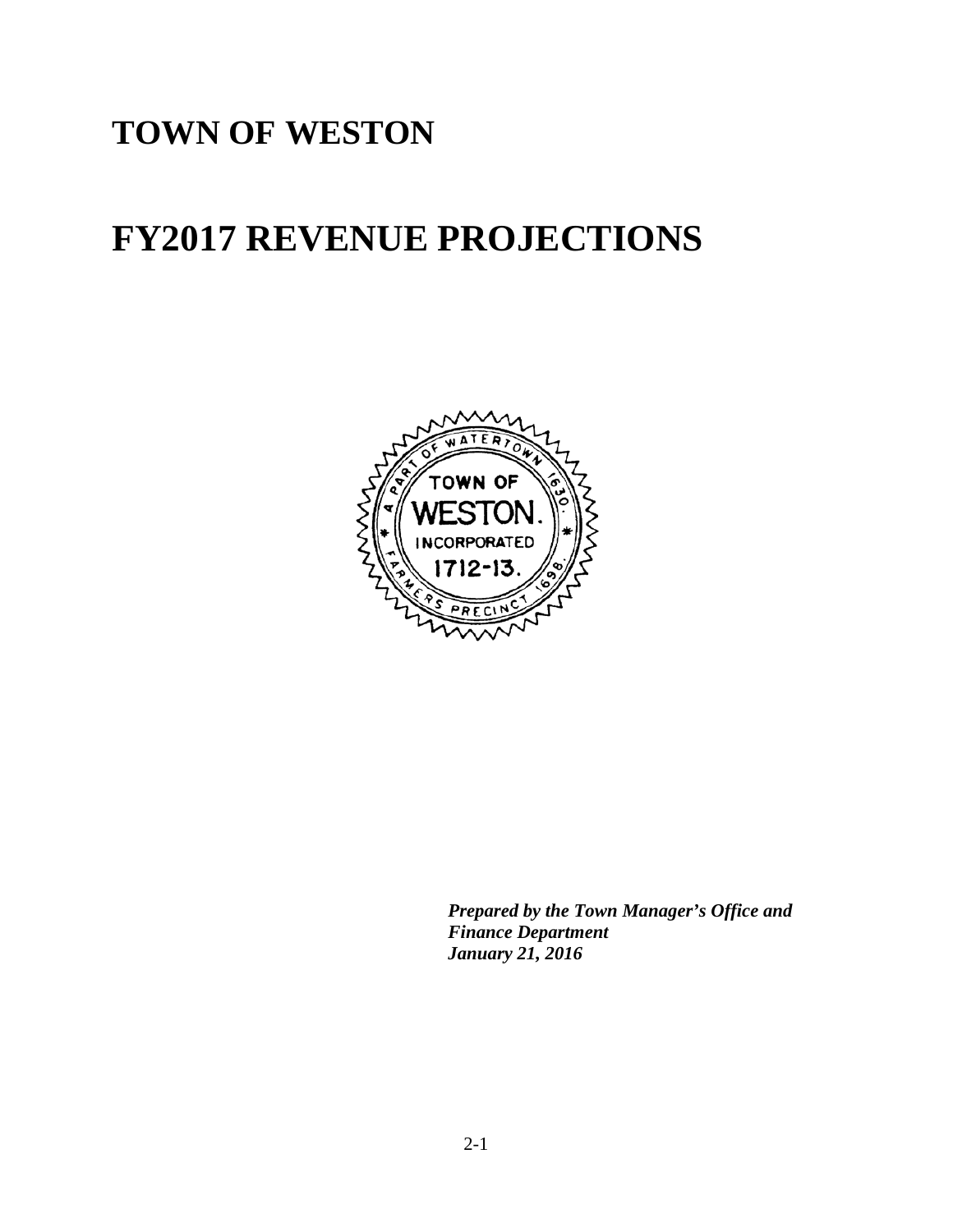#### **Fiscal Year 2017 Revenue Projections**

This revenue projection is being submitted to the Board of Selectmen and Finance Committee as required under Section 2 (f) (ii) (5) of Chapter 80 of the Acts of 2001, the Town Manager Act for the Town of Weston.

Revenue projecting is a dynamic process. These projections will be revised as additional data becomes available. The specific revenue projections likely to be revised are noted throughout the assumptions.

This revenue projection is organized as follows:

|          |                                                             | Page      |
|----------|-------------------------------------------------------------|-----------|
| Table 1: |                                                             | 4         |
| Table 2: |                                                             | 5         |
| Table 3: |                                                             | 6         |
| Table 4: | Local Receipts - Projections and Assumptions                | 7         |
| Table 5: | Prior Year Balances/Other - Projections and Assumptions     | 9         |
| Table 6: | <b>Reductions in Revenues - Projections and Assumptions</b> | 11        |
| Table 7: | Other Revenues - Projections and Assumptions                | 12        |
|          |                                                             | 13        |
|          |                                                             | 15        |
|          |                                                             | <b>16</b> |
|          |                                                             | 16        |
|          |                                                             | 17        |
|          |                                                             | 18        |
|          |                                                             | 19        |
|          | Appendix 8: Consolidated FY17 Revenue Projections           | 20        |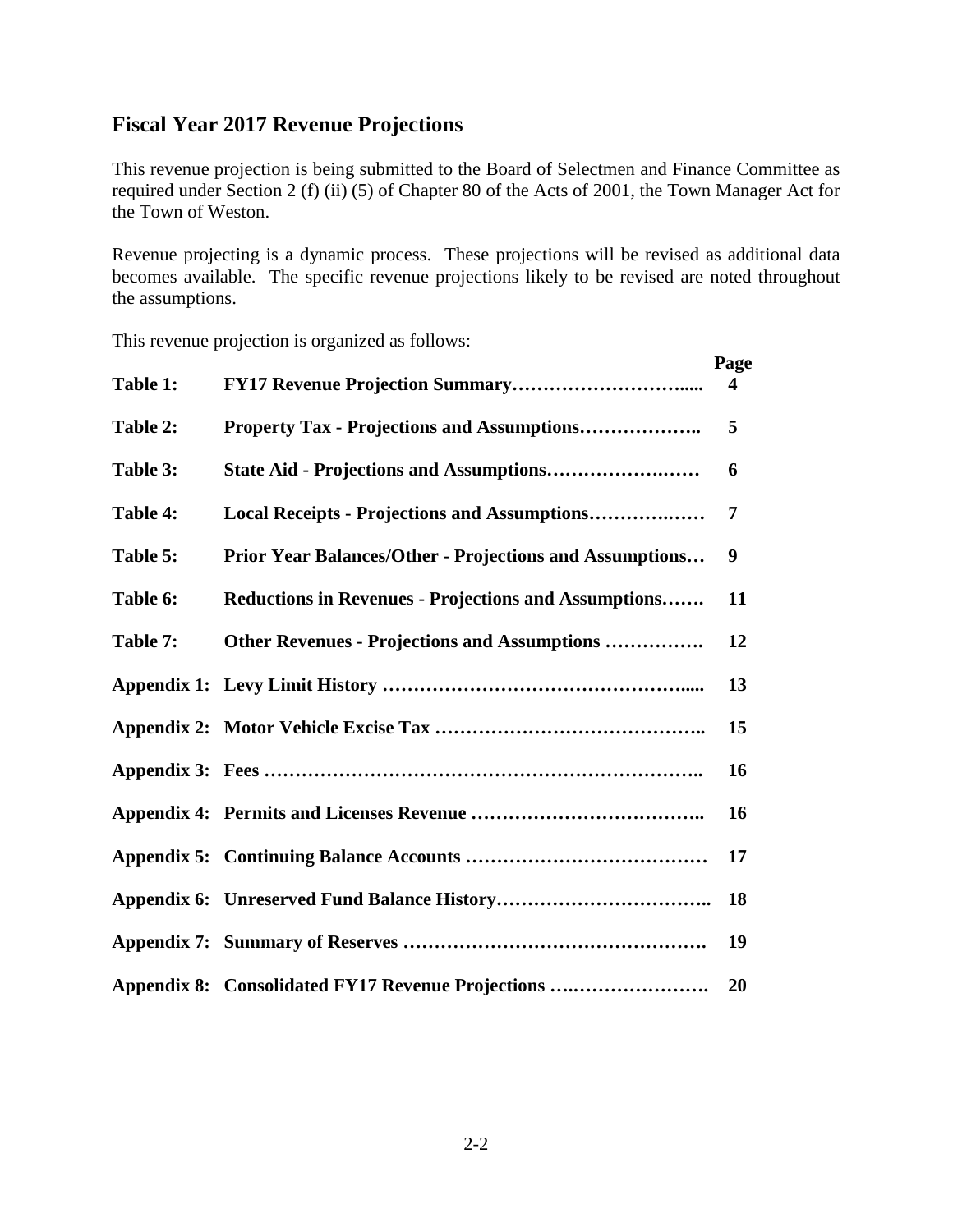#### **FY2017 Revenue Projection Summary**

The Town's General Fund revenue excludes Enterprise Fund revenue (i.e. Water Division, Brook School Apartments, and Recreation). General Fund revenue is broken down into four categories: property taxes  $(86.2\%)$ , state aid  $(5.4\%)$ , local receipts  $(6.6\%)$ , prior year balances  $(3.4\%)$  and other  $(0.8\%)$ . The final General Fund revenue figure is reached by factoring in revenue offsets (-2.5%) which include State assessments and offsets, overlay for abatements, school reimbursements and the General Fund contribution to the Recreation Enterprise Fund.

FY17 revenues are projected to increase by \$1,438,463 or 1.9% over FY16 Estimated Revenues. This increase, by revenue source, is shown in the table below. Some of the revenue sources may be revised over the coming weeks as better data becomes available. Aspects of this projection which should be highlighted include:

- **1. Property Taxes:** The increase in the tax levy of \$2,525,954 or 3.99% consists of the allowed 2.5% increase plus \$927,176 in unused levy capacity being carried forward from new growth in FY16 (Also see Appendix 1).
- **2. State Aid**: At this time, state aid is projected to be level funded. Final State Aid numbers may not be known by Town Meeting.
- **3. Local Receipts**: Local receipts are projected to increase by \$340,897 or 7.2%. This increase is related primarily to increases in motor vehicle excise tax and licenses and permits revenue.
- **4. Prior Year Balances/Other**: This projection assumes the use of \$2,000,000 of the Town's 6/30/15 certified Free Cash for the operating budget. The Board of Assessors has released \$335,000 in surplus overlay. It is also assumed that \$250,000 in principal from the Well Litigation Settlement will again be used to help fund reserves in the FY17 budget.
- **5. Other Revenues**: This category includes contributions from two enterprise funds for costs budgeted in the general fund, as well as balances in two continuing balance accounts that are no longer needed and can be re-appropriated.

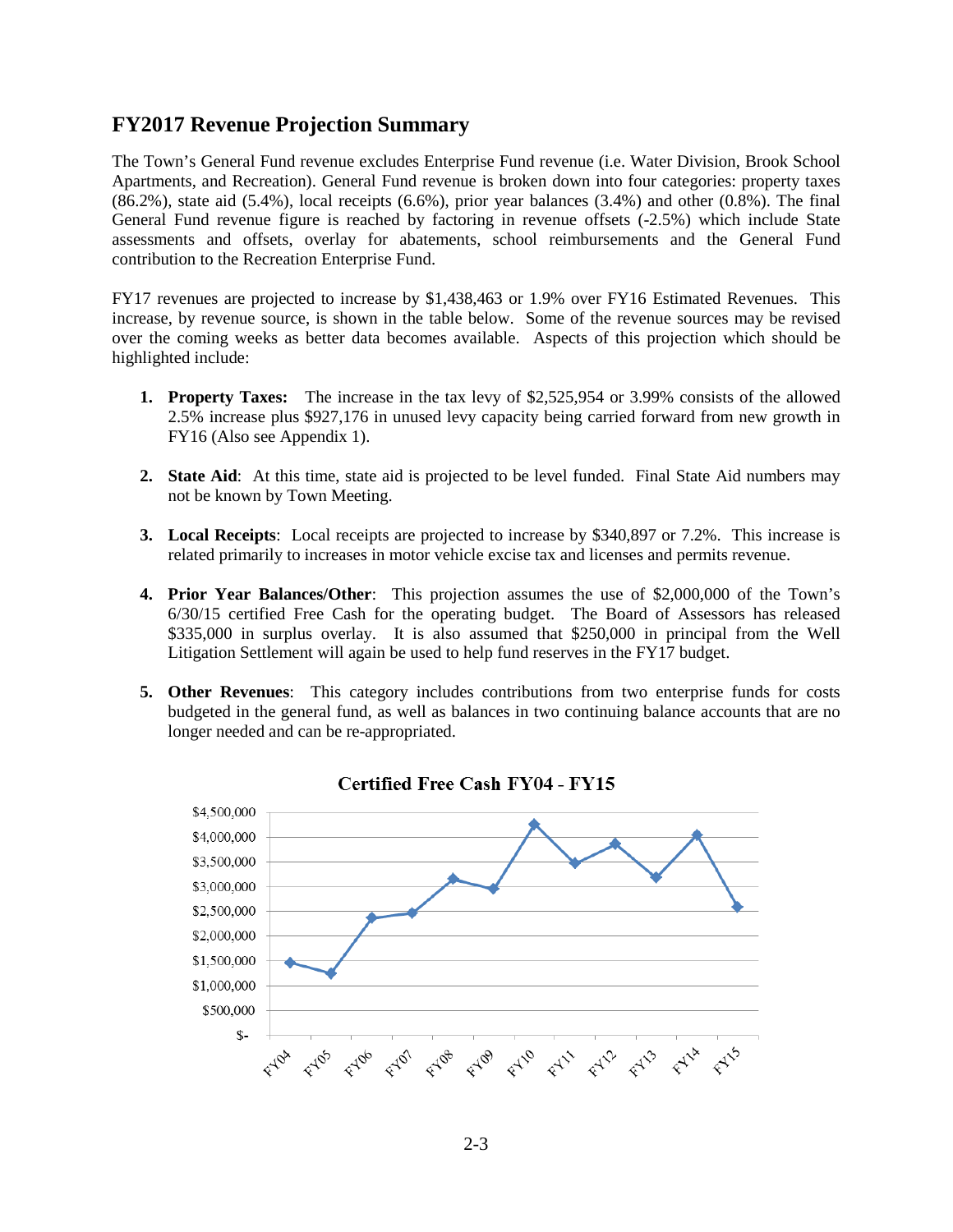# **FY2017 Funding Source by Revenue Type**



| TABLE I: FY2017 REVENUE PROJECTION SUMMARY      |                  |               |               |                |  |  |  |  |  |  |  |
|-------------------------------------------------|------------------|---------------|---------------|----------------|--|--|--|--|--|--|--|
|                                                 |                  |               | <b>DOLLAR</b> | <b>PERCENT</b> |  |  |  |  |  |  |  |
|                                                 | <b>FY2016</b>    | <b>FY2017</b> | <b>CHANGE</b> | <b>CHANGE</b>  |  |  |  |  |  |  |  |
|                                                 | <b>Estimated</b> | Projected     | FY16-17       | FY16-17        |  |  |  |  |  |  |  |
| <b>PROPERTY TAX LEVY</b>                        | \$63,348,917     | \$65,874,871  | \$2,525,954   | 4.0%           |  |  |  |  |  |  |  |
| <b>STATE AID - CHERRY SHEET</b>                 | \$4,124,869      | \$4,124,869   | \$0           | $0.0\%$        |  |  |  |  |  |  |  |
| <b>LOCAL RECEIPTS</b>                           | \$4,734,897      | \$5,075,794   | \$340,897     | 7.2%           |  |  |  |  |  |  |  |
| <b>PRIOR YEAR BALANCES/OTHER</b>                | \$4,101,000      | \$2,633,500   | (\$1,467,500) | $-35.8%$       |  |  |  |  |  |  |  |
| <b>TOTAL PROJECTED REVENUES</b>                 | \$76,309,683     | \$77,709,034  | \$1,399,351   | 1.8%           |  |  |  |  |  |  |  |
| <b>REDUCTIONS IN REVENUES</b>                   | (1,850,303)      | (1,898,711)   | (\$48,408)    | 2.6%           |  |  |  |  |  |  |  |
| <b>OTHER REVENUES</b>                           | 500,479          | 587,999       | 87,520        | 17.5%          |  |  |  |  |  |  |  |
| <b>AVAILABLE FOR APPROPRIATION</b> \$74,959,859 |                  | \$76,398,322  | \$1,438,463   | 1.9%           |  |  |  |  |  |  |  |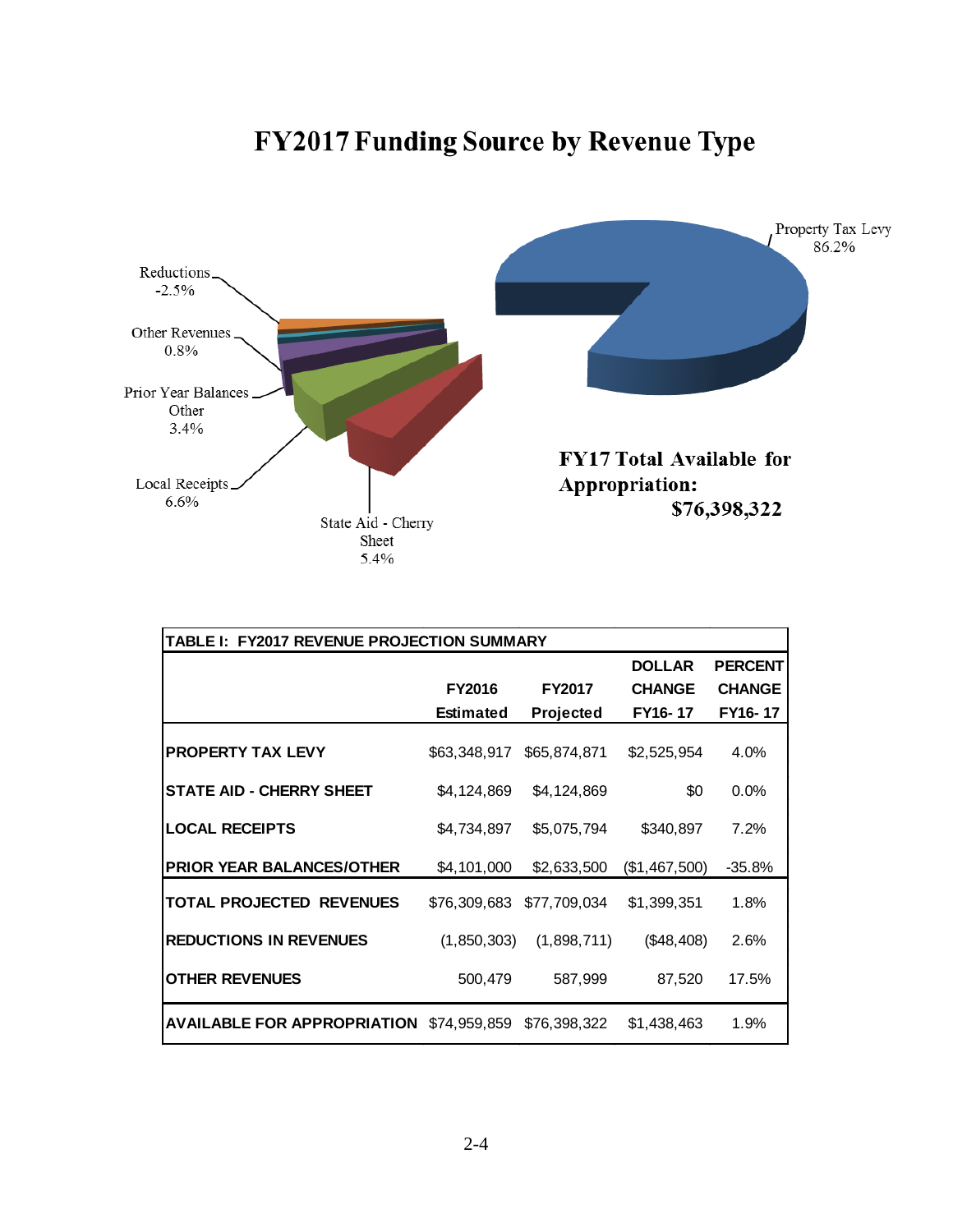#### **Property Tax - Projections and Assumptions**

| Table 2                            | <b>FY2014</b><br><b>ACTUAL</b> | <b>FY2015</b> | <b>FY2016</b><br><b>ACTUALI TAX RECAPI</b> | <b>FY2017</b><br><b>PROJ</b> | <b>SCHG</b> | %CHGI |
|------------------------------------|--------------------------------|---------------|--------------------------------------------|------------------------------|-------------|-------|
| <b>PROPERTY TAX LEVY</b>           | 60,190,558                     | 61,700,758    | 63,348,917                                 | 65,874,871                   | 2.525.954   | 3.99% |
| new growth                         | 1,020,267                      | 1.196.208     | 927.176                                    | 600,000                      |             |       |
| (unused levy capacity)<br>override | (1,020,267)                    | (1, 196, 208) | (927, 176)                                 | (600,000)                    |             |       |
| <b>Total Tax Levy</b>              | \$60,190,558                   |               | $$61,700,758$ $$63,348,917$ $$65,874,871$  |                              | S2.525.954  | 3.99% |

#### **Assumptions:**

**1. Property Tax Levy - \$65,874,871:** Weston's property tax levy is anticipated to increase by \$2,525,954 or 3.99%. Of this amount, \$927,176 is from FY16 unused tax levy capacity (new growth). There is additional unused levy capacity of more than \$5.7 million that carries forward.

As provided under Proposition  $2 \frac{1}{2}$ , local governments are permitted to increase property taxes 2.5% over the previous years' tax levy limit. In addition, a community may increase its property tax levy by what is known as "new growth." New growth reflects an increase in the property tax levy resulting from new residential and commercial construction in the community. FY17 new growth is projected at \$600,000.

*It has been the Town's practice not to include estimated new growth in preparing revenue projections for the Annual Town Meeting.* By using this conservative revenue projection approach, Weston has consistently had "unused levy capacity" each year.

A historical analysis of the property tax levy including unused levy capacity can be found in Appendix 1. The Reserve Policy defines the annual amount of unused tax levy capacity as an unrestricted revenue source to be used prior to setting the tax rate each year for the following purposes: to fund snow and ice deficits from the prior year; to offset any estimated local receipts shortfall or state aid reduction; to be used instead of appropriating from the Stabilization Fund; and to be used in revenue estimates prior to annual town meeting after taking into consideration other uses previously stated.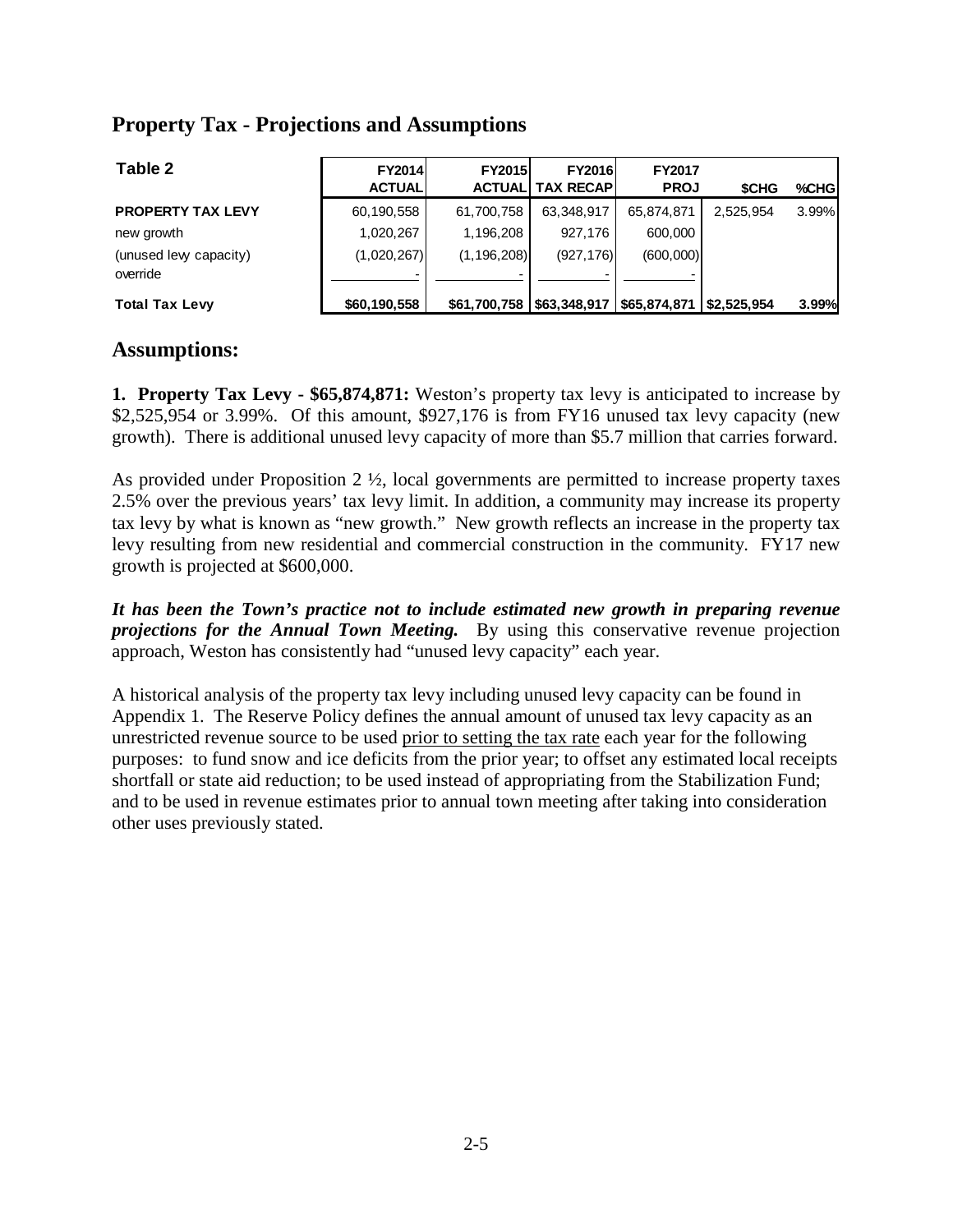#### **State Aid - Projections and Assumptions**

| Table 3                    | <b>FY2014</b><br><b>ACTUAL</b> | <b>FY2015</b><br><b>ACTUALI</b> | <b>FY2016</b><br>TAX RECAP! | <b>FY2017</b><br><b>PROJ</b> | <b>SCHG</b> | %CHG |
|----------------------------|--------------------------------|---------------------------------|-----------------------------|------------------------------|-------------|------|
| <b>STATE AID</b>           |                                |                                 |                             |                              |             |      |
| Chapter 70 (school aid)    | \$2,571,779                    | \$2,988,929                     | \$3,045,154                 | \$3,045,154                  | \$0         | 0.0% |
| Lottery Aid                | \$323,870                      | \$332,852                       | \$344,835                   | \$344,835                    | \$0         | 0.0% |
| Dist., reimb., offsets     | \$85,493                       | \$89,482                        | \$69,342                    | \$69,342                     | \$0         | 0.0% |
| <b>School Construction</b> | 741,853                        | 724,226                         | 665,538                     | 665,538                      | \$0         | 0.0% |
| <b>Total State Aid</b>     | 3,722,995                      | 4.135.489                       | \$4.124.869                 | \$4.124.869                  | -\$         | 0.0% |

#### **Assumptions:**

**State Aid - \$4,124,869:** State aid, which is also referred to as Cherry Sheet aid, is a function of the state budget. At this time, state aid is projected to be level funded in FY17.

Weston's first indication of state aid for FY17 will come when Governor Baker submits his FY17 budget to the Legislature. This happens at the beginning of March 2016. This budget is known as "House 1" and includes the Governor's proposal on education aid (Chapter 70) and lottery distributions, two of Weston's largest categories of state aid.

**1. Distributions, Reimbursements and Offsets - \$69,342:** This category includes amounts reserved for direct expenditure for Public Libraries, as well as reimbursement for charter school tuition, veterans' benefits paid, and real estate exemptions.

**2. Chapter 70 Aid - \$3,045,154:** Chapter 70 education assistance is Weston's largest category of state aid. This assistance is provided through the use of a state formula that sets a target of 59% local funding and 41% state funding of the "foundation" budget for education. Weston regularly provides local funding at a much higher level.

**3. School Construction - \$665,538:** This aid is a function of partial reimbursements for the High School renovation project. This amount, however, must be directly used to reduce the amount of the Proposition 2 ½ debt exclusion for this project and, therefore, is not available for appropriation for other purposes. Consequently, this amount is shown as a reduction in revenue in Table 6 of this projection.

**4. Lottery Aid - \$344,835:** Under State law, cities and towns share in the proceeds of the State lottery.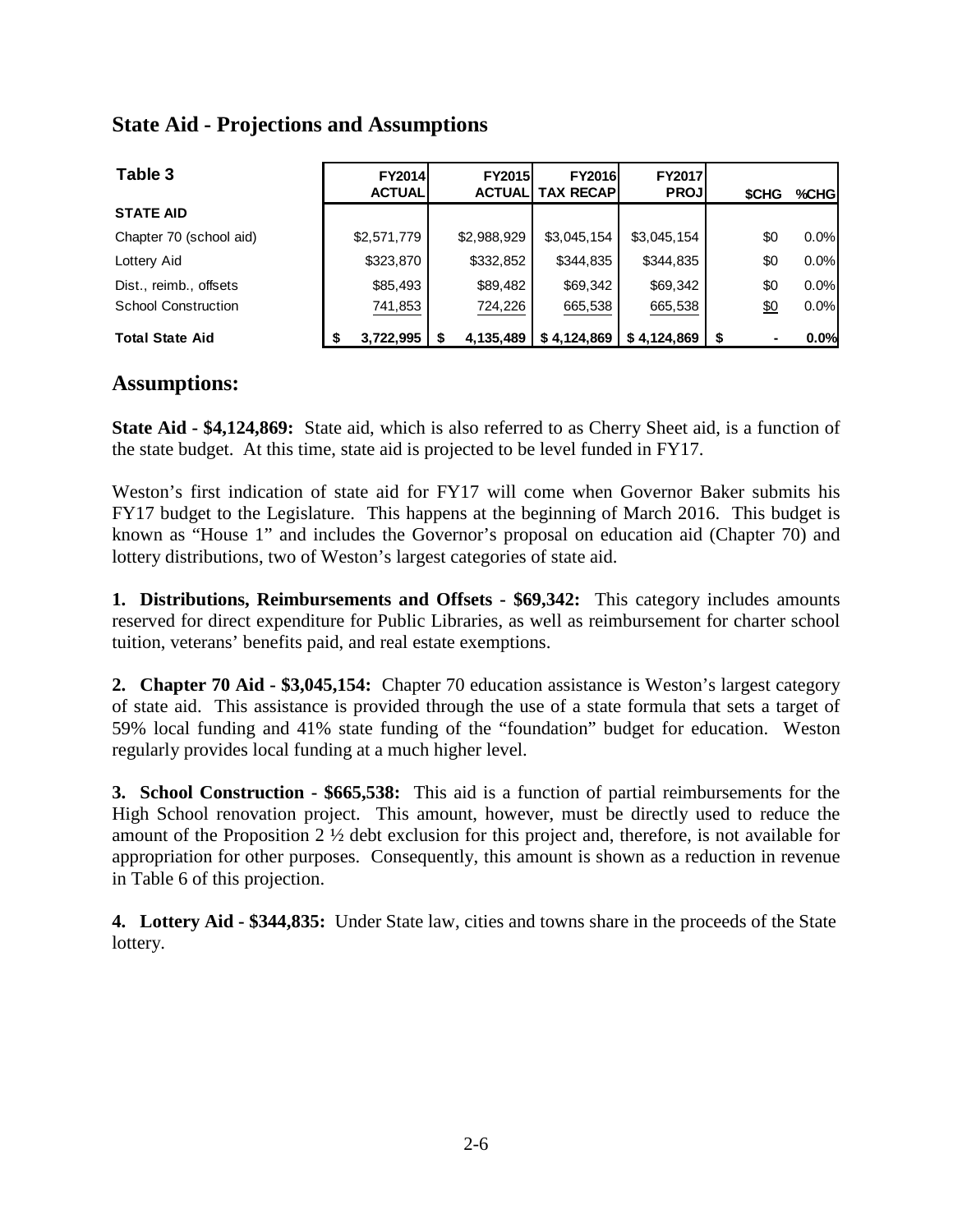#### **Local Receipts - Projections and Assumptions**

| Table 4                          | FY2014        | <b>FY2015</b>  | <b>FY2016</b>    | FY2017      |              |         |
|----------------------------------|---------------|----------------|------------------|-------------|--------------|---------|
|                                  | <b>ACTUAL</b> | <b>ACTUAL</b>  | <b>TAX RECAP</b> | <b>PROJ</b> | <b>\$CHG</b> | %CHG    |
| <b>LOCAL RECEIPTS</b>            |               |                |                  |             |              |         |
| motor vehicle excise             | 2,808,327     | 2,910,707      | 2,300,000        | 2,510,000   | \$210,000    | 9.1%    |
| penalties and interest           | 206,604       | 233,333        | 150,000          | 175,000     | \$25,000     | 16.7%   |
| payment in lieu of taxes         | 34,168        | 81,697         | 35,897           | 36,794      | \$897        | 2.5%    |
| charges for services-solid waste | 354,262       | 371,197        | 360,000          | 350,000     | (\$10,000)   | $-2.8%$ |
| fees                             | 220,953       | 151,977        | 150,000          | 150,000     | \$0          | 0.0%    |
| rentals                          | 141,532       | 134,484        | 115,000          | 134,000     | \$19,000     | 16.5%   |
| departmental revenue-cemeteries  | 20,820        | 38,100         | 20,000           | 20,000      | \$0          | 0.0%    |
| other departmental revenue       | 552,418       | 476,740        | 434,000          | 430,000     | (\$4,000)    | $-0.9%$ |
| licenses and permits             | 1,483,132     | 1,369,115      | 1,000,000        | 1,100,000   | \$100,000    | 10.0%   |
| fines and forfeits               | 118,766       | 120,370        | 110,000          | 110,000     | \$0          | 0.0%    |
| investment income                | 74,336        | 61,097         | 60,000           | 60,000      | \$0          | 0.0%    |
| misc. non recurring              | 294,628       | 162,552        |                  |             | \$0          |         |
| misc. recurring                  |               |                |                  |             |              | 0.0%    |
| <b>Total Local Receipts</b>      | 6,309,945     | 6,111,369<br>S | \$4,734,897      | \$5,075,794 | 340,897<br>S | 7.2%    |

#### **Assumptions:**

**Local Receipts - \$5,075,794:** Local receipts are those fees and charges which may be imposed by a municipality. Massachusetts General Law Chapter 40 Section 22f provides that "any municipal board or officer empowered to issue a license, permit, certificate or to render a service to perform work for a person or class of persons may, from time to time, fix reasonable fees…" This is a local acceptance statute that Town Meeting approved in May 1996.



**1. Motor Vehicle Excise - \$2,510,000:** Motor vehicle excise receipts are largely dependent on the sale of new vehicles, which is generally tied to economic conditions. An increase in motor vehicle excise receipts of \$210,000 is projected. A historical analysis of the number of bills issued and collection rates can be found in Appendix 2.

**2. Penalties and Interest - \$175,000**: This category includes penalties charged for the late payment of real estate and motor vehicle excise bills, tax lien redemptions and interest accrued on deferred taxes. Large changes in this receipt category are due to payments in deferred taxes (elderly deferral), which cannot be projected with any certainty.

**3. PILOT-Payment in Lieu of Taxes - \$36,794:** The Town has a payment-in-lieu-of–taxes agreement with Weston Community Housing, Inc. for Merriam Village. The FY17 payment is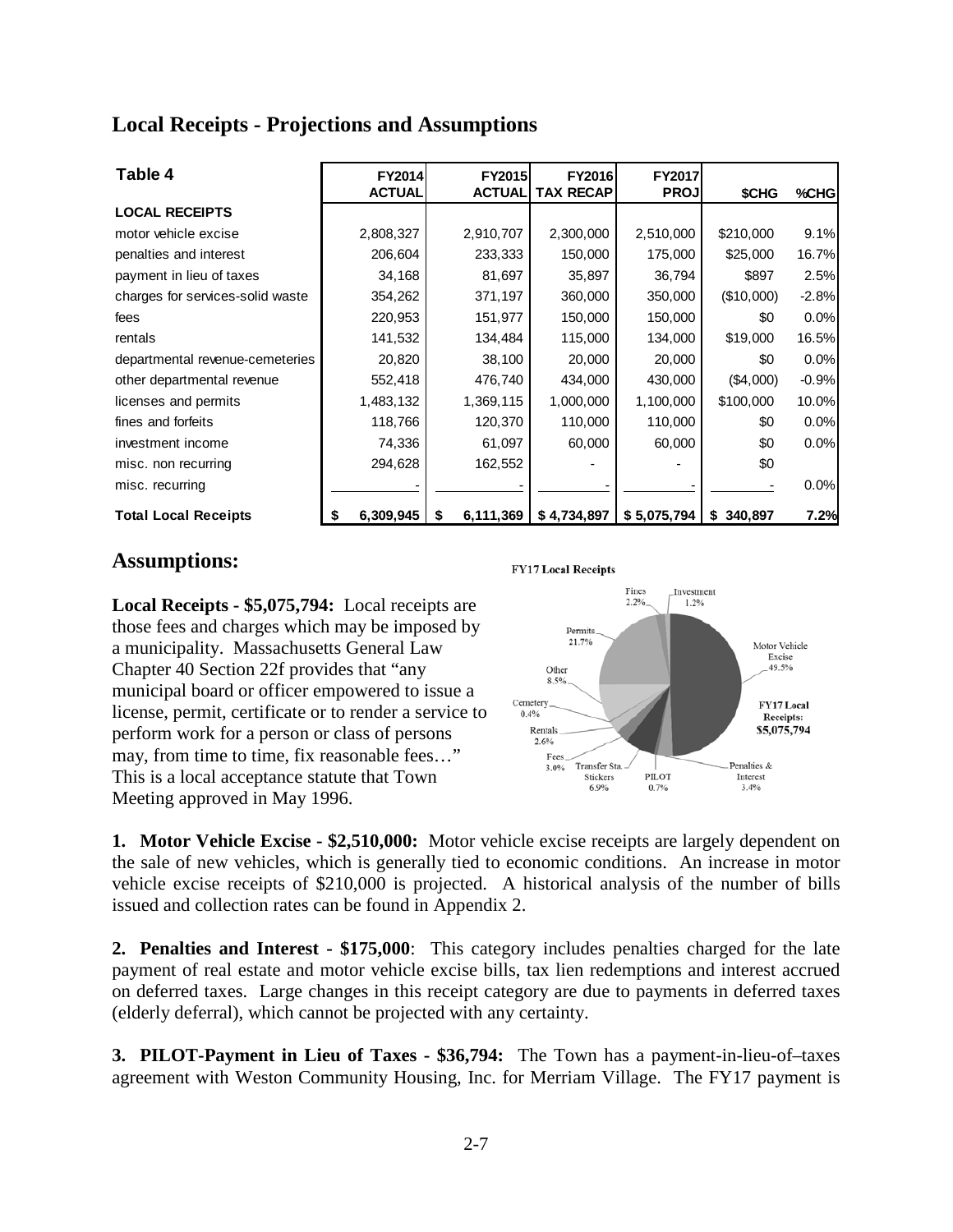expected to be \$13,999. The Town also receives a PILOT for Brook School Apartments, which is \$22,795, a 2.5% increase over FY16.

**4. Charges for Service - Solid Waste - \$350,000:** This amount reflects a reduction of \$10,000 in transfer station sticker fees and revenue from recycling. The current fee is \$225 per year with a reduced fee of \$140 for senior citizens. In addition, households that meet certain income requirements are eligible for a waiver of the fee. In FY15, 38 people took advantage of the transfer station fee waiver. In FY15, transfer station sticker fee revenue funded approximately 76% of the cost of this operation. The Board of Selectmen has set a goal of funding 70-75% of costs with fee revenue. Approximately \$11,000 of transfer station revenue is estimated to be received from recycling of certain materials.

**5. Fees - \$150,000:** This category includes Town Clerk fees, municipal lien certificate fees, Planning Board filing fees, police detail administration fees, stormwater review fees, and certain Board of Health inspection fees. A five year historical average can be found in Appendix 3.

**6. Rentals - \$134,000**: This category consists primarily of lease payments for two cell towers located at the Police Station, and the rental income for the Library and the Melone homestead. This category is increased by \$19,000 due to additional revenue from rental of the two cell towers.

**7. Departmental Revenue - Cemeteries - \$20,000**: This category includes revenues from interments and foundations. The projection is conservatively based on a five-year historical average. (Also see, Cemetery Trust Fund in Table 5)

**8. Other Departmental Revenue - \$430,000**: This category primarily includes ambulance fees, but also includes emergency alarm system fees, false burglar and fire alarm fees, and other miscellaneous revenue.

**9. Licenses and Permits – \$1,100,000:** This category is increased by \$100,000 and includes Building Department permit fees, Board of Health and Fire Department permit fees. A five-year historical average can be found in Appendix 4.

**10. Fines and Forfeits - \$110,000**: This category includes parking ticket, court, library and motor vehicle non-renewal fines and fees. The projection is conservatively based on a five-year historical average.

**12. Investment Income - \$60,000**: This projection is based on an average rate of return on the Town's average monthly cash balance. The average rate of return to date in FY16 is .13 %.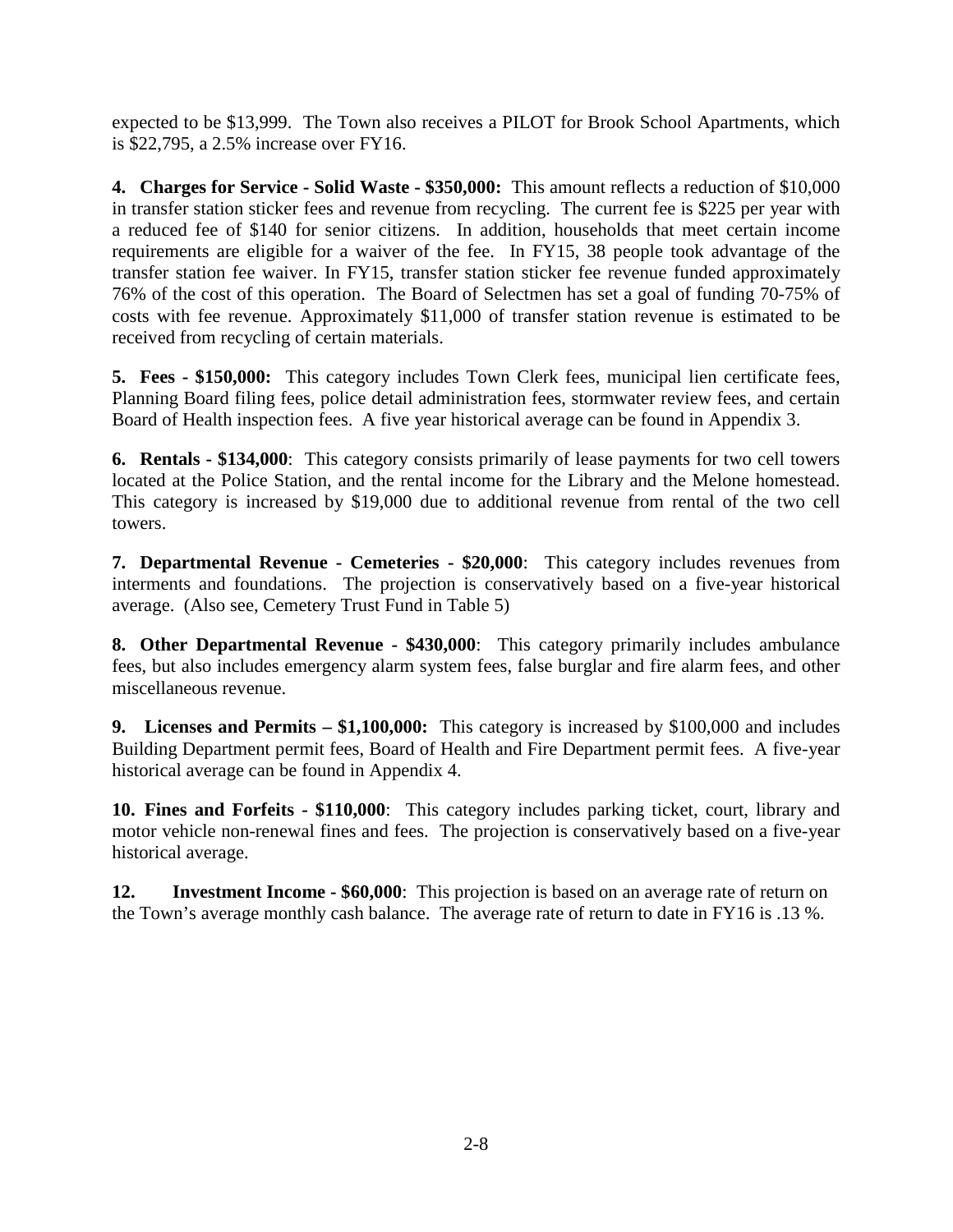#### **Prior Year Balances/Other - Projections and Assumptions**

| Table 5                                                    | <b>FY2014</b><br><b>ACTUAL</b> | <b>FY2015</b><br><b>ACTUAL</b> | <b>FY2016</b><br><b>TAX RECAP</b> | <b>FY2017</b><br><b>PROJ</b> | <b>SCHG</b> | %CHG         |
|------------------------------------------------------------|--------------------------------|--------------------------------|-----------------------------------|------------------------------|-------------|--------------|
| <b>PRIOR YR BAL/OTHER</b>                                  |                                |                                |                                   |                              |             |              |
| unresv.fund bal. (free cash)                               | 2,300,000                      | 2,300,000                      | 2,300,000                         | 2,000,000                    | (300,000)   | $-13.0%$     |
| free cash for capital projects                             | 860,000                        | 325,000                        | 900,000                           |                              | (900,000)   | $-100.0\%$   |
| overlay surplus<br>reserved for approp. (accrued inc.      | 213,000                        | 280,000                        | 600,000                           | 335.000                      | (265,000)   | $-44.2%$     |
| litigation settlement)<br>reserved for appropriation (well | 25,000                         | 10,000                         | 10.000                            | 7,500                        | (2,500)     | $-25.0%$     |
| litigation settlement)                                     | 250,000                        | 250,000                        | 250,000                           | 250,000                      |             | 0.0%         |
| cemetery trust fund<br>Josiah Smith Tavern trust fund      | 35,000<br>6,000                | 35,000<br>6,000                | 35,000<br>6,000                   | 35,000<br>6,000              |             | 0.0%<br>0.0% |
| <b>Total Reserves</b>                                      | 3,689,000                      | 3,206,000                      | \$4,101,000                       | \$2,633,500                  | (1,467,500) | $-35.8%$     |

#### **Assumptions:**

**Prior Year Balances/Other - \$2,633,500:** This category includes those accounts that are either required by State law or established by Town Meeting. Appropriating funds from the accounts shown requires Town Meeting approval.

While not shown in this table, the Town Meeting annually votes to appropriate funds to a number of "continuing balance" accounts. These continuing balance accounts also function as a type of dedicated reserve account as the unexpended balance at the close of a fiscal year is carried forward to the next fiscal year. The Town established these continuing balance accounts to provide for annual level funding for a variety of capital type expenditures, such as facilities maintenance and technology-related replacements. The balances in these continuing balance accounts are shown in Appendix 5.

In addition, in 2006 the Board of Selectmen approved a Reserve Policy creating eleven different reserve categories to address specific needs. Funding of the reserves began in FY06. The status of the various Reserves is shown in Appendix 7.

**1. Unreserved Fund Balance/Free Cash - \$2,000,000:** The Department of Revenue certified Weston's Free Cash as of June 30, 2015 at \$2,581,323.

Undesignated fund balance/free cash is largely a function of:

- $\triangleright$  prior year revenue collections in excess of estimates, and
- $\triangleright$  prior year expenditures less than appropriations.

Appendix 6 provides a history of the Town's unreserved fund balance.

**2. Overlay Surplus - \$335,000:** A reserve for property tax abatements and exemptions is created each year by way of the Overlay account. Overlay Surplus becomes available when it is determined that all claims for abatements and exemptions of a specific fiscal year have been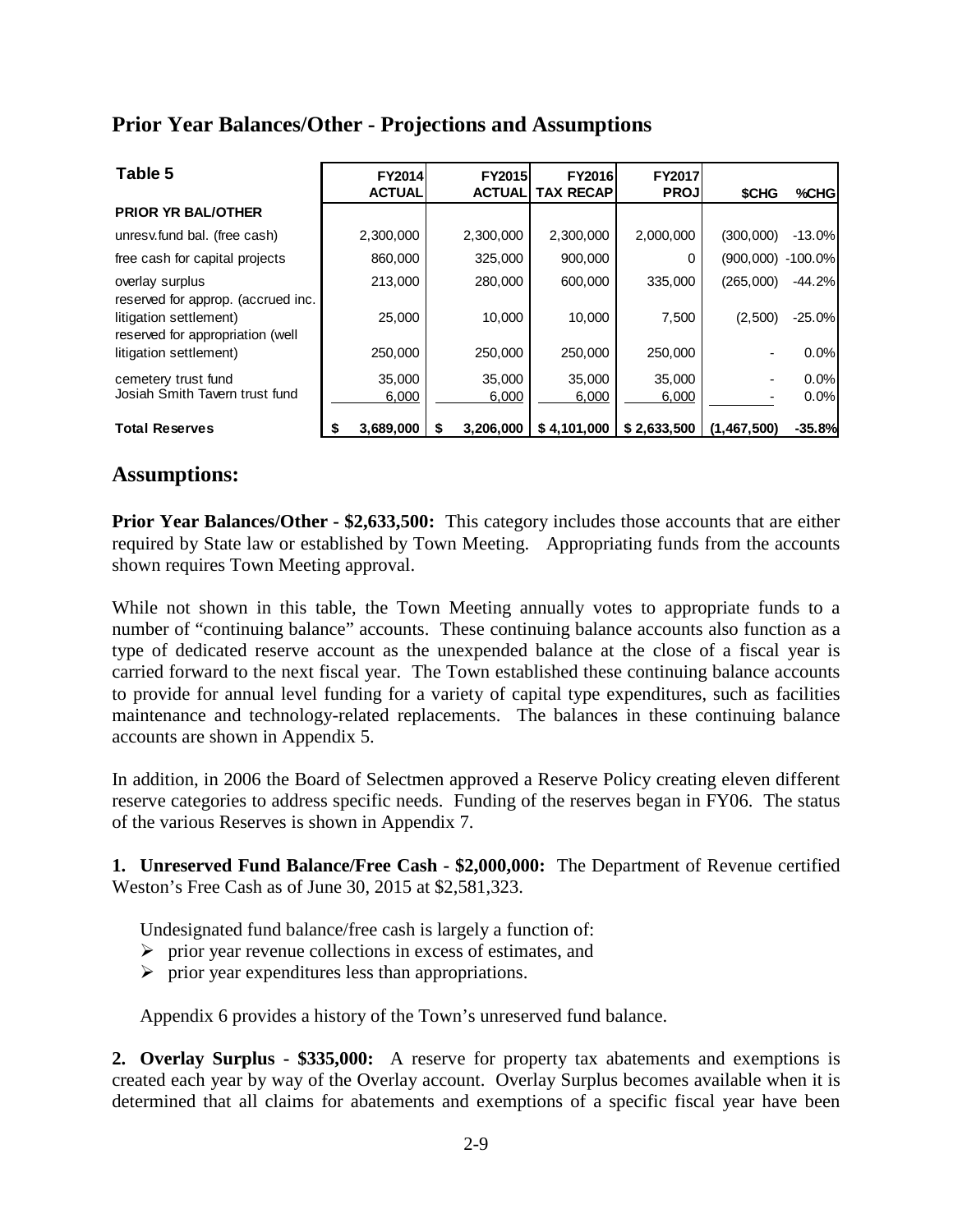resolved. Per state statute, this amount must be formally voted by the Board of Assessors before it is available for appropriation. The Board of Assessors has voted to declare surplus of \$335,000 from the FY03 - FY15 Overlay accounts. The Reserve Policy calls for a reserve for property tax abatements of \$200,000 that is maintained in the overlay accounts.

**3. Reserved for Appropriation - Accrued Income - Well Litigation Settlement - \$7,500**: This reserve account reflects the investment income from a settlement with the Turnpike Authority over the pollution of Town wells. Over the last three years, this trust fund has earned an average of \$21,906 in investment income per year, and has an accumulated balance of \$121,129 as of June 30, 2015. The amount recommended for FY17 is lower than that recommended in FY16, due to declining interest earned as a result of the market and a declining principal balance. These funds can be used for any municipal purpose.

**4. Reserved for Appropriation - Well Litigation Settlement - \$250,000**: This reserve account reflects the principal from a settlement with the Turnpike Authority over the pollution of Town wells. When the Town's reserve policy was implemented in FY06, the Finance Committee proposed using funds from this account to help fund the reserve policy recommendations. The rationale was that this is an undesignated reserve account and town meeting would simply be transferring the funds over time to designated reserve accounts. Since then, an annual appropriation from the Well Litigation Settlement principal has been made. The balance in this account as of June 30, 2015 is \$490,873.

**5. Cemetery Trust Fund - \$35,000:** This trust fund is the income earned from the perpetual care charge paid by residents purchasing cemetery plots in the Weston Cemetery. The June 30, 2015 balance in the perpetual care fund is \$1,220,668 (non-expendable).

**6. Josiah Smith Tavern Trust Fund - \$6,000**: This amount reflects the investment income from the Josiah Smith Tavern Trust Fund. The June 30, 2015 balance in this trust fund is \$240,311. This is a fully expendable trust fund.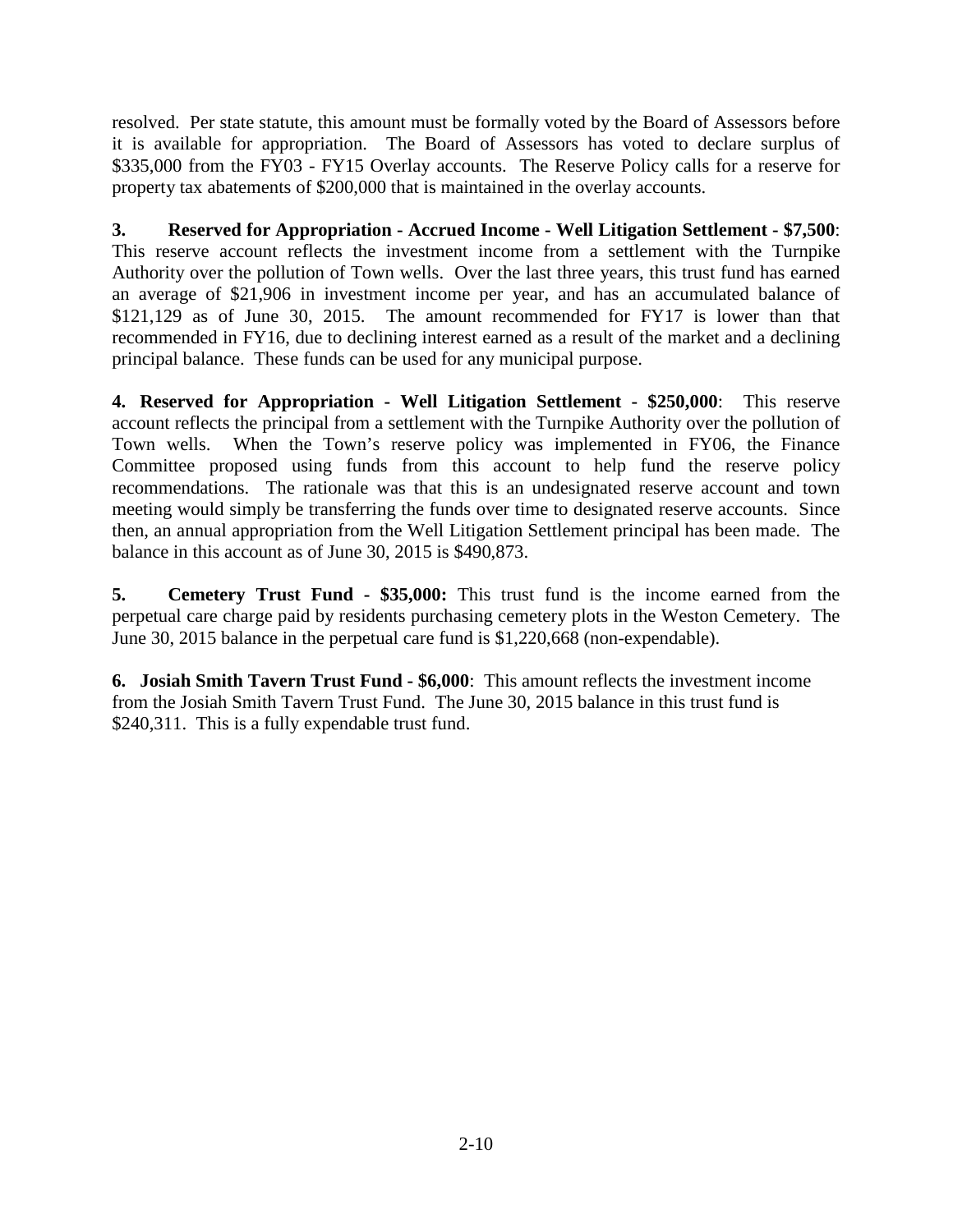#### **Reductions in Revenues - Projections and Assumptions**

| Table 6                                        | <b>FY2014</b><br><b>ACTUAL</b> | FY2015<br><b>ACTUALI</b> | <b>FY2016</b><br><b>TAX RECAPI</b> | <b>FY2017</b><br><b>PROJ</b> | <b>SCHG</b>              | %CHG  |
|------------------------------------------------|--------------------------------|--------------------------|------------------------------------|------------------------------|--------------------------|-------|
| <b>REDUCTIONS IN REVENUES</b>                  |                                |                          |                                    |                              |                          |       |
| cherry sheet assessments                       | 275,070                        | 285,122                  | 277,595                            | 277,595                      | $\overline{\phantom{a}}$ | 0.0%  |
| cherry sheet offsets                           | 33,519                         | 35,583                   | 21.509                             | 21,509                       |                          | 0.0%  |
| overlay (abatements)                           | 434,643                        | 450,988                  | 406,511                            | 450,000                      | 43.489                   | 10.7% |
| school reimbursements                          | 724,226                        | 724.226                  | 665,538                            | 665,538                      |                          | 0.0%  |
| overlay deficits<br>contribution to recreation |                                |                          |                                    |                              |                          |       |
| enterprise fund                                | 461,655                        | 464,423                  | 479,150                            | 484,069                      | 4,919                    | 1.0%  |
| <b>Total Reductions in Rev.</b>                | 1,929,113                      | 1.960.342<br>S           | \$1,850,303                        | \$1,898,711                  | 48,408                   | 2.6%  |

#### **Assumptions:**

**Reductions in Revenues - \$1,898,711:** This table reflects offsets to revenues for certain accounts that do not require Town Meeting appropriation but are, in fact, expenditures of the Town.

**1. State (Cherry Sheet) Assessments - \$277,595**: Cherry Sheet Assessments are charges levied for services provided to the Town by State and other governmental agencies (e.g., MBTA). These charges are projected to be level funded in FY17.

**2. State (Cherry Sheet) Offsets - \$21,509**: State Aid distributions (see Table 3) include certain State categorical grants. The programs that comprise this category include School Lunch and Library grants. These grants must be used for specific purposes and may be expended without Town Meeting appropriation. While they are a component of State Aid revenue (see Table 3), these amounts are shown as a reduction in revenue available for Town Meeting appropriation because of their specific categorical nature. This amount is projected to be level funded in FY17.

**3. Overlay - \$450,000**: The Overlay is a reserve account used for property tax abatements and statutory tax exemptions. The preliminary estimate for this account, subject to approval by the Board of Assessors, has been set at \$450,000. Approximately \$45,000 is to fund statutory tax exemptions that are granted to the elderly, infirm and veterans. The State reimburses the Town approximately \$16,000 for these exemptions. Any Overlay amount not needed in a particular year is released as overlay surplus by the Board of Assessors for use in funding future operating budgets (see Table 5).

**4. School Building Reimbursements - \$665,538**: As part of Weston's State Aid (Table 3), the Town receives reimbursements for the construction costs associated with the High School renovation project. Since this project is funded through Proposition 2 ½ debt exclusions, the reimbursements must be used to offset the debt service payments associated with this project.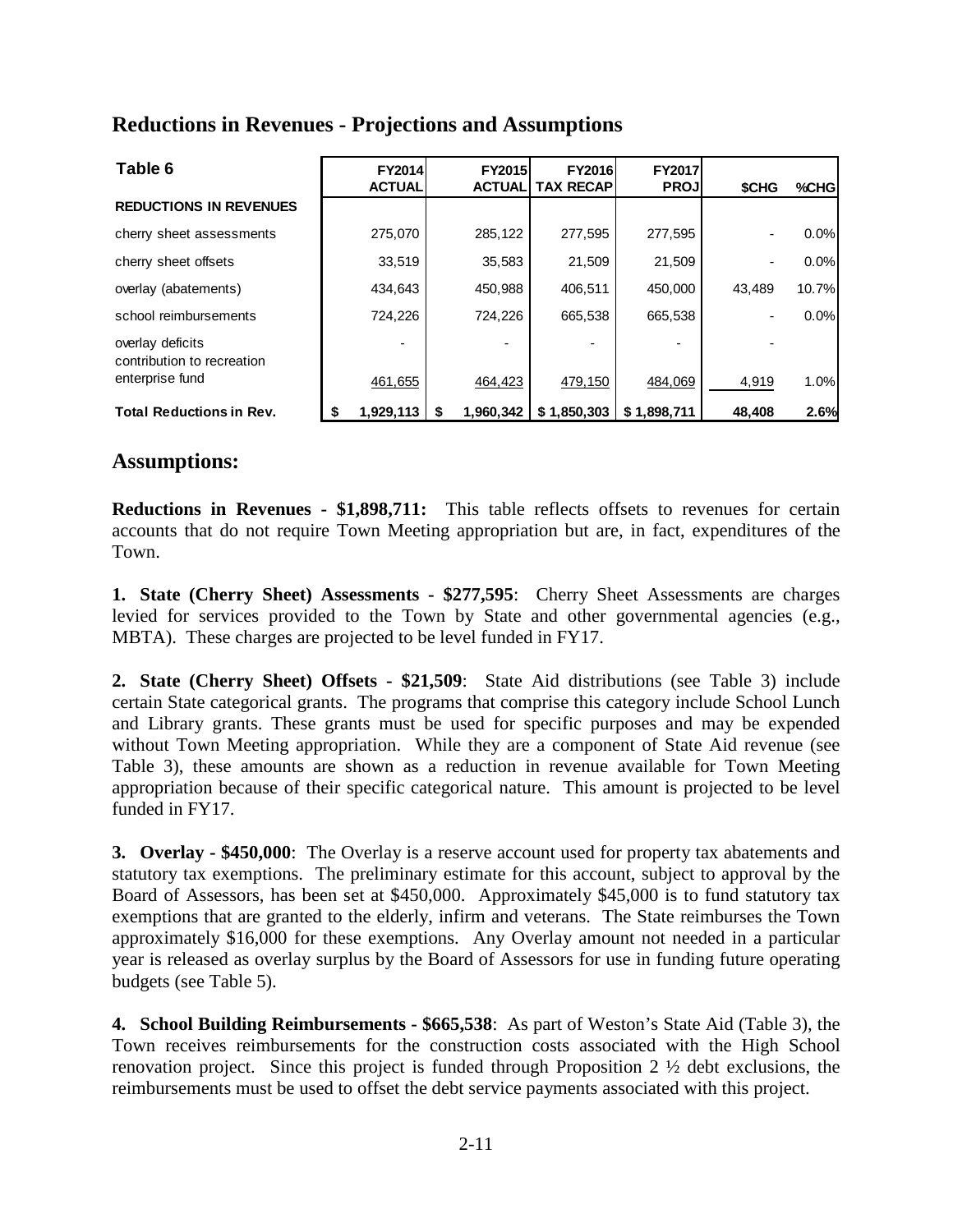**5. Overlay Deficits - \$0:** There is no overlay deficit contemplated at this time. As recommended by the Reserve Policy, \$200,000 has been retained in the overlay account in case of an overlay deficit. The Town also has the ability to fund an overlay deficit from unused levy capacity.

**6. Contribution to Recreation Enterprise Fund - \$484,069:** Approximately 70% of the Recreation Department budget is covered by fee revenue. The remaining 30%, or \$484,069 allocated for FY17, is funded by the tax levy. We show this tax contribution in the "reduction in revenues" section since these funds are not otherwise available to fund the general fund portion of the budget.

#### **Other Revenues – Projections and Assumptions**

| Table 7                                            | <b>FY2014</b><br><b>ACTUAL</b> | <b>FY2015</b><br><b>ACTUALI</b> | <b>FY2016</b><br><b>TAX RECAPI</b> | <b>FY2017</b><br><b>PROJ</b> | <b>SCHG</b> | %CHG  |
|----------------------------------------------------|--------------------------------|---------------------------------|------------------------------------|------------------------------|-------------|-------|
| <b>OTHER REVENUES</b>                              |                                |                                 |                                    |                              |             |       |
| transfer from water enterprise<br>fund             | 319,825                        | 349,510                         | 317,833                            | 321.011                      | 3.178       | 1.0%  |
| transfer from brook school apts<br>enterprise fund | 155,676                        | 169,119                         | 182,646                            | 184,472                      | 1,826       | 1.0%  |
| reappropriate continuing balances                  |                                |                                 |                                    | 82,515                       | 82,515      | 0.0%  |
| <b>Total Other Revenues</b>                        | 475,501                        | 518,629                         | 500,479                            | 587,999                      | 87,520      | 17.5% |

### **Assumptions:**

- **1. Transfer from Water Enterprise Fund - \$321,011:** This is the amount that the Water Enterprise fund contributes to the General Fund to offset those Enterprise Fund expenses that are included in the General Fund (e.g., health insurance, pension, liability insurance, billing and collection costs, etc.). A 1% increase is projected.
- **2. Transfer from Brook School Apartments Enterprise Fund - \$184,472:** This is the amount that the Brook School Apartments Enterprise fund contributes to the General Fund to offset those Enterprise Fund expenses that are included in the General Fund (e.g., health insurance, pension, liability insurance, etc.). A 1% increase is projected.
- **3. Re-appropriate Continuing Balances - \$82,515**: Balances in two continuing balance accounts can be re-appropriated in FY17.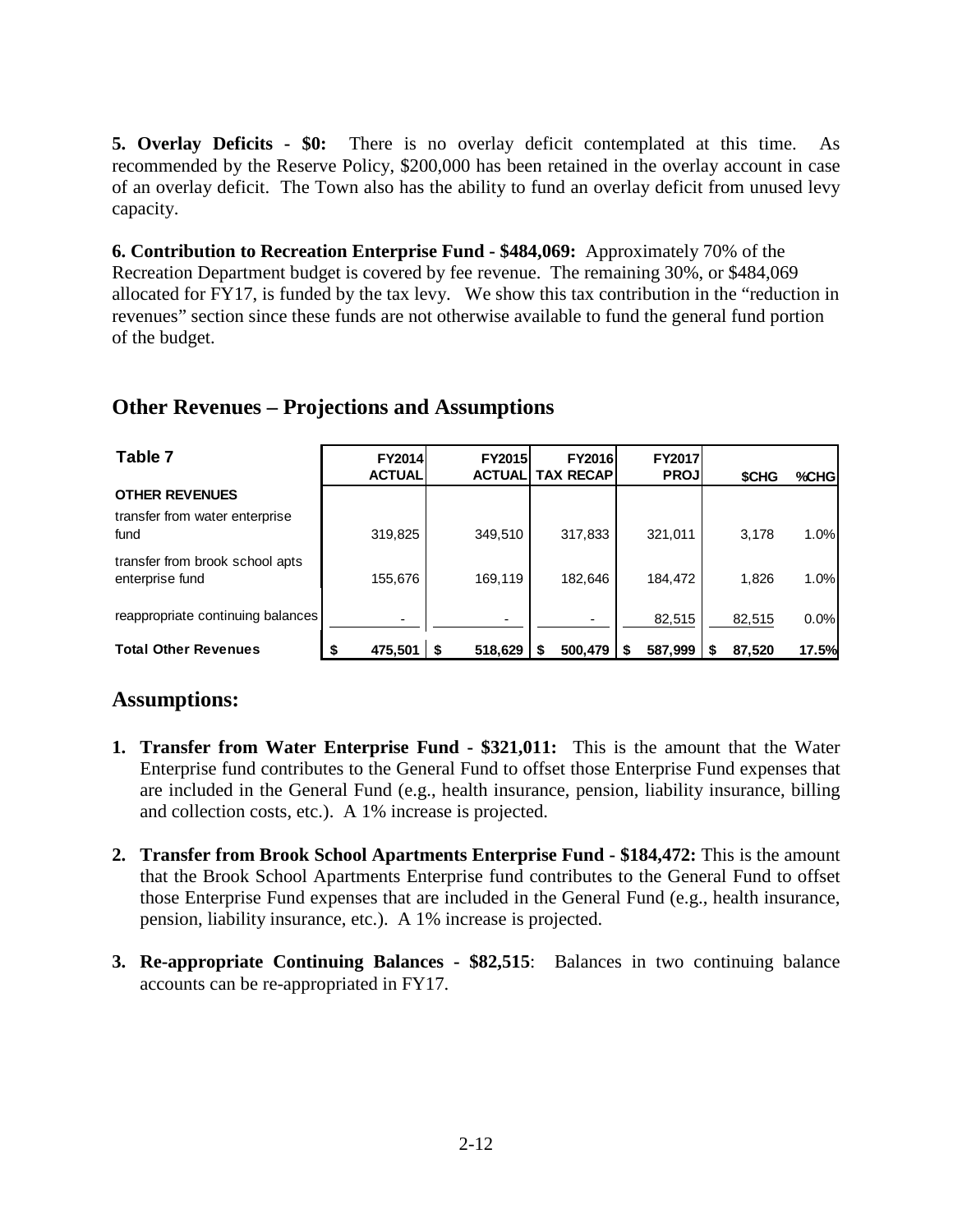|              | A                            | В                       | С                       | D                                  | Е                            | F                          | G                                | н                                                          |                        | J                            |                |
|--------------|------------------------------|-------------------------|-------------------------|------------------------------------|------------------------------|----------------------------|----------------------------------|------------------------------------------------------------|------------------------|------------------------------|----------------|
| Fiscal       | <b>Starting</b>              | Annual 2 1/2% Amount of |                         | <b>Increase</b><br><b>From New</b> | <b>Total Levy</b>            | Exempt<br><b>Debt</b>      | <b>Community</b><br>Preservation | <b>Allowable Amount</b><br>which may be<br>Raised from the | <b>Unused</b><br>Levy  | <b>Actual</b><br><b>Tax</b>  |                |
| Year         | <b>Balance</b>               | Increase                |                         | <b>Override Construction</b>       | Limit                        | <b>Exclusion</b>           | <b>Act Surcharge</b>             | <b>Property Tax</b>                                        | Capacity               | Levy                         | $% +/-$        |
| 1990         |                              |                         |                         |                                    | \$16,400,270                 | \$1,101,576                |                                  | \$17,501,846                                               |                        |                              |                |
| 1991         | \$16,400,270                 | \$410,007               | \$800,000               | \$138,363                          | \$17,748,640                 | \$1,263,054                |                                  | \$19,011,694                                               | \$95,980               | \$18,915,714                 |                |
| 1992         | \$17,748,640                 | \$443,716               | \$700,000               | \$86,219                           | \$18,978,575                 | \$1,454,928                |                                  | \$20,433,503                                               | \$87,498               | \$20,346,005                 | 7.56%          |
| 1993         | \$18,978,575                 | \$474,464               | \$0                     | \$203,406                          | \$19,656,445                 | \$1,463,929                |                                  | \$21,120,374                                               | \$347,706              | \$20,772,668                 | 2.10%          |
| 1994         | \$19,656,445                 | \$491,411               | \$200,000               | \$261,247                          | \$20,609,103                 | \$1,483,922                |                                  | \$22,093,025                                               | \$366,096              | \$21,726,929                 | 4.59%          |
| 1995<br>1996 | \$20,609,103<br>\$21,880,120 | \$515,228<br>\$547,003  | \$300,000<br>\$0        | \$455,789<br>\$474,531             | \$21,880,120<br>\$22,901,654 | \$1,884,404<br>\$2,270,573 |                                  | \$23,764,524<br>\$25,172,227                               | \$899,271<br>\$686,855 | \$22,865,253<br>\$24,485,372 | 5.24%<br>7.09% |
| 1997         | \$22,901,654                 | \$572,541               | \$0                     | \$460,225                          | \$23,934,420                 | \$2,392,836                |                                  | \$26,327,256                                               | \$727,019              | \$25,600,237                 | 4.55%          |
| 1998         | \$23,934,420                 | \$598,361               | \$0                     | \$654,277                          | \$25,187,058                 | \$2,439,162                |                                  | \$27,626,220                                               | \$598,084              | \$27,028,136                 | 5.58%          |
| 1999         | \$25,187,058                 | \$629,676               | \$0                     | \$732,355                          | \$26,549,089                 | \$2,816,518                |                                  | \$29,365,607                                               | \$702,499              | \$28,663,108                 | 6.05%          |
| 2000         | \$26,549,089                 | \$663,727               | \$0                     | \$682,631                          | \$27,895,447                 | \$2,806,386                |                                  | \$30,701,833                                               | \$880,621              | \$29,821,212                 | 4.04%          |
| 2001         | \$27,895,447                 | \$697,386               | \$590,000               | \$676,910                          | \$29,859,743                 | \$4,083,299                |                                  | \$33,943,042                                               | \$1,143,212            | \$32,799,830                 | 9.99%          |
| 2002         | \$29,859,743                 | \$746,494               | \$500,000               | \$1,140,934                        | \$32,247,171                 | \$4,625,636                | \$935,343                        | \$37,808,150                                               | \$667,493              | \$37,140,657 13.23%          |                |
| 2003         | \$32,247,171                 | \$806,179               | \$0                     | \$1,222,514                        | \$34,275,864                 | \$5,556,443                | \$1,051,629                      | \$40,883,936                                               | \$258,924              | \$40,625,012                 | 9.38%          |
| 2004         | \$34,275,864                 | \$856,897               | \$0                     | \$1,944,757                        | \$37,077,518                 | \$5,599,897                | \$1,122,336                      | \$43,799,751                                               | \$1,056,079            | \$41,621,336                 | 2.45%          |
| 2005         | \$37,077,518                 | \$926,938               | \$0                     | \$1,051,747                        | \$39,056,203                 | \$5,664,033                | \$1,189,090                      | \$45,909,326                                               | \$961.844              | \$43,758,392                 | 5.13%          |
| 2006         | \$39,056,203                 |                         | \$976,405 \$1,370,000   | \$1,322,894                        | \$42,725,502                 | \$5,921,946                | \$1,315,380                      | \$49,962,828                                               | \$334,825              | \$48,312,623 10.41%          |                |
| 2007         | \$42,725,502                 |                         | \$1,068,138 \$1,100,000 | \$1,420,504                        | \$46,314,144                 | \$6,476,639                | \$1,487,807                      | \$54,278,591                                               | \$1,348,450            | \$51,442,333                 | 6.48%          |
| 2008         | \$46,314,143                 | \$1,157,854             | \$0                     | \$1,049,715                        | \$48,521,712                 | \$7,463,699                | \$1,487,807                      | \$57,473,218                                               | \$1,544,858            | \$54,440,553                 | 5.83%          |
| 2009         | \$48,521,712                 | \$1,213,043             | \$0                     | \$1,154,030                        | \$50,888,785                 | \$7,391,435                | \$1,559,964                      | \$59,840,184                                               | \$1,281,886            | \$56,998,334                 | 4.70%          |
| 2010         | \$50,888,786                 | \$1,271,421             | \$0                     | \$1,105,302                        | \$53,265,509                 | \$7,205,908                | \$1,592,001                      | \$62,063,418                                               | \$2,396,087            | \$58,075,330                 | 1.89%          |
| 2011         | \$53,265,509                 | \$1,331,638             | \$0                     | \$1,470,272                        | 56,067,419                   | \$6,810,118                | \$1,640,490                      | \$64,518,027                                               | \$2,956,970            | \$59,920,567                 | 3.18%          |
| 2012         | \$56,067,419                 | \$1,401,685             | \$0                     | \$897,752                          | 58,339,946                   | \$7,266,714                | \$1,730,733                      | \$67,337,393                                               | \$2,350,404            | \$63,256,256                 | 5.57%          |
| 2013         | \$58,339,946                 | \$1,458,499             | \$0                     | \$1,156,485                        | 60,954,930                   | \$6,747,256                | \$1,774,072                      | \$69,476,258                                               | \$3,278,851            | \$64,423,334                 | 1.85%          |
| 2014         | \$60,954,930                 | \$1,523,873             | \$0                     | \$1,020,267                        | 63,499,070                   | \$7,671,685                | \$1,876,970                      | \$73,047,725                                               | \$3,180,739            | \$67,990,016                 | 5.54%          |
| 2015         | \$63,499,070                 | \$1,587,477             | \$0                     | \$1,196,208                        | 66,282,755                   | \$7,027,037                | \$1,899,998                      | \$75,209,790                                               | \$4,388,793            | \$68,920,999                 | 1.37%          |
| 2016         | \$66,282,755                 | \$1,657,069             | \$0                     | \$927,176                          | 68,867,000                   | \$8,105,064                | \$1,966,817                      | \$78,938,881                                               | \$5,696,394            | \$71,275,670                 | 3.42%          |

### **Appendix 1: Levy Limit 26-Year History: Fiscal Years 1990-2016**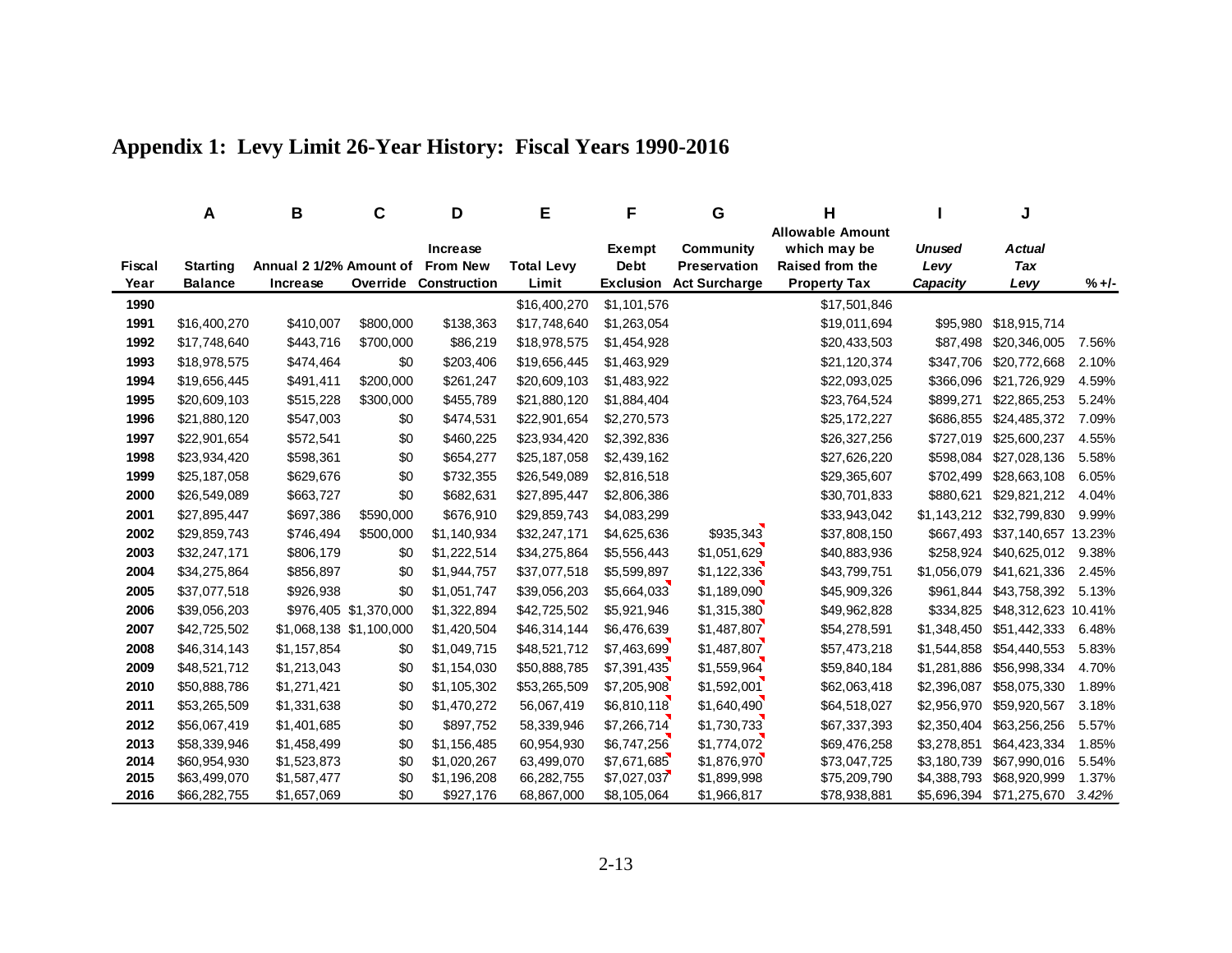| Appendix 2: Motor venicle excise Revenue |                         |                        |           |              |                |                              |                |              |                         |                              |          |       |                |                        |          |       |
|------------------------------------------|-------------------------|------------------------|-----------|--------------|----------------|------------------------------|----------------|--------------|-------------------------|------------------------------|----------|-------|----------------|------------------------|----------|-------|
|                                          |                         | FY2012                 |           |              |                | FY2013                       |                |              |                         | FY2014                       |          |       |                | FY2015                 |          |       |
|                                          |                         |                        |           | late         |                |                              |                | late         |                         |                              |          | late  |                |                        |          | late  |
|                                          |                         |                        | Avg. per  | commi        |                |                              | Avg. per commi |              |                         |                              | Avg. per | commi |                |                        | Avg. per | commi |
| Comm.#                                   |                         | # of bills Amt. billed | bill      |              |                | tment # of bills Amt. billed | bill           |              |                         | tment # of bills Amt. billed | bill     | tment |                | # of bills Amt. billed | bill     | tment |
| $\overline{2}$                           |                         |                        |           |              |                |                              |                |              |                         |                              |          |       |                |                        |          |       |
| 3                                        |                         |                        |           |              |                |                              |                |              |                         |                              |          |       |                |                        |          |       |
| 4                                        | 259                     | 89,390                 | 345       | 2011         | 332            | 111,409                      | 336            | 2012         | 294                     | 87,174                       | 297      | 2013  | 366            | 147,829                | 404      | 2014  |
| 5                                        | 320                     | 93,477                 | 292       | 2011         | 255            | 56,824                       | 223            | 2012         | 375                     | 89,292                       | 238      | 2013  | 359            | 89,106                 | 248      | 2014  |
| 6                                        | 270                     | 34,486                 | 128       | 2011         | 320            | 44,696                       | 140            | 2012         | 269                     | 36,383                       | 135      | 2013  | 261            | 40,612                 | 156      | 2014  |
| $\overline{7}$<br>8                      | 264                     | 18,241<br>2,471        | 69<br>107 | 2011<br>2011 | 265<br>8       | 15,439<br>4,690              | 58             | 2012<br>2012 | 289                     | 17,907                       | 62       | 2013  | 273            | 17,377                 | 64       | 2014  |
|                                          | 23<br>6                 |                        |           |              | $\mathbf{1}$   |                              | 586            |              |                         |                              |          |       |                |                        |          |       |
| 9<br>901                                 |                         | 3,456                  | 576       | 2011         |                | 66                           | 66             | 2012         |                         |                              |          |       |                |                        |          |       |
| 901                                      |                         |                        |           |              |                |                              |                |              |                         |                              |          |       |                |                        |          |       |
| 901                                      |                         |                        |           |              |                |                              |                |              |                         |                              |          |       |                |                        |          |       |
| 902                                      |                         |                        |           |              |                |                              |                |              |                         |                              |          |       |                |                        |          |       |
| 903                                      |                         |                        |           |              |                |                              |                |              |                         |                              |          |       |                |                        |          |       |
| 903                                      |                         |                        |           |              |                |                              |                |              |                         |                              |          |       |                |                        |          |       |
| 906                                      |                         |                        |           |              |                |                              |                |              |                         |                              |          |       |                |                        |          |       |
| 50                                       |                         |                        |           |              |                |                              |                |              |                         |                              |          |       |                |                        |          |       |
| 99                                       | 10                      | 1,173                  | 117       | 2012         |                |                              |                |              | 9                       | 1,230                        | 137      |       |                |                        |          |       |
| 101                                      | $\overline{7}$          | 2,040                  | 291       | 2012         | 6              | 1,235                        | 206            | 2013         | 10                      | 3,916                        | 392      | 2013  | 3              | 1276.25                | 425      | 2015  |
| 102                                      | 5                       | 809                    | 162       | 2012         |                |                              |                |              | $\overline{\mathbf{c}}$ | 433                          | 216      |       |                |                        |          |       |
| 103                                      | 2                       | 715                    | 358       | 2011         | $\mathbf{1}$   | 124                          | 124            | 2012         | 9                       | 5,189                        | 577      | 2013  | $\mathbf{1}$   | 416.77                 | 417      | 2014  |
| 104                                      | 4                       | 1,616                  | 404       |              | $\overline{c}$ | 387                          | 194            | 2012         |                         |                              |          |       |                |                        |          |       |
| 105                                      | $\mathbf{1}$            | 86                     | 86        | 2009         |                |                              |                |              |                         |                              |          |       |                |                        |          |       |
| 106                                      | $\mathbf{1}$            | 754                    | 754       | 2010         |                |                              |                |              |                         |                              |          |       |                |                        |          |       |
| 107                                      |                         |                        |           |              | $\mathbf{1}$   | 10.31                        | 10             | 2012         |                         |                              |          |       |                |                        |          |       |
| 108                                      |                         |                        |           |              |                |                              |                |              |                         |                              |          |       |                |                        |          |       |
| 9                                        |                         |                        |           |              |                |                              |                |              |                         |                              |          |       |                |                        |          |       |
| 10                                       |                         |                        |           |              |                |                              |                |              |                         |                              |          |       |                |                        |          |       |
| 11                                       |                         |                        |           |              |                |                              |                |              |                         |                              |          |       |                |                        |          |       |
| 12                                       |                         |                        |           |              |                |                              |                |              |                         |                              |          |       |                |                        |          |       |
| 13                                       |                         |                        |           |              |                |                              |                |              |                         |                              |          |       |                |                        |          |       |
| 1                                        | 9,257                   | 1,751,898              | 189       | 2012         | 9,433          | 1,891,195                    | 200            | 2013         | 9,648                   | 2,059,340                    | 213      | 2014  | 9,537          | 2,138,233              | 224      | 2015  |
| $\overline{\mathbf{c}}$                  | 565                     | 319,335                | 565       | 2012         | 528            | 304,993                      | 578            | 2013         | 512                     | 326,771                      | 638      | 2014  | 537            | 353,297                | 658      | 2015  |
| 3                                        | 352                     | 165,380                | 47C       | 2012         | 466            | 213,689                      | 459            | 2013         | 404                     | 201,741                      | 499      | 2014  | 376            | 182,380                | 485      | 2015  |
| 4                                        |                         |                        |           |              |                |                              |                |              |                         |                              |          |       |                |                        |          |       |
| 5                                        |                         |                        |           |              |                |                              |                |              |                         |                              |          |       |                |                        |          |       |
| 6                                        |                         |                        |           |              |                |                              |                |              |                         |                              |          |       |                |                        |          |       |
| $\overline{7}$                           |                         |                        |           |              |                |                              |                |              |                         |                              |          |       |                |                        |          |       |
| 8                                        |                         |                        |           |              |                |                              |                |              |                         |                              |          |       |                |                        |          |       |
| 9                                        |                         |                        |           |              | 8              | 1,093                        | 137            | 2013         |                         |                              |          |       | 9              | 1380                   | 153      | 2015  |
| 99                                       |                         |                        |           |              | $\overline{2}$ | 633                          | 316            | 2013         |                         |                              |          |       | $\overline{4}$ | 3825                   | 956      | 2015  |
| 102                                      |                         |                        |           |              |                |                              |                |              |                         |                              |          |       |                |                        |          |       |
| 104                                      |                         |                        |           |              |                |                              |                |              |                         |                              |          |       |                |                        |          |       |
| 105                                      | 3                       | 147                    | 49        |              |                |                              |                |              |                         |                              |          |       |                |                        |          |       |
| 106                                      | $\overline{\mathbf{c}}$ | 205                    | 103       | 2011         |                |                              |                |              |                         |                              |          |       |                |                        |          |       |
| totals                                   |                         | 11,351 2,485,679       | 219       |              |                | 11,628 2,646,482             | 228            |              |                         | 11,821 2,829,375             | 239      |       |                | 11,726 2,975,732       | 254      |       |

#### **Appendix 2: Motor Vehicle Excise Revenue**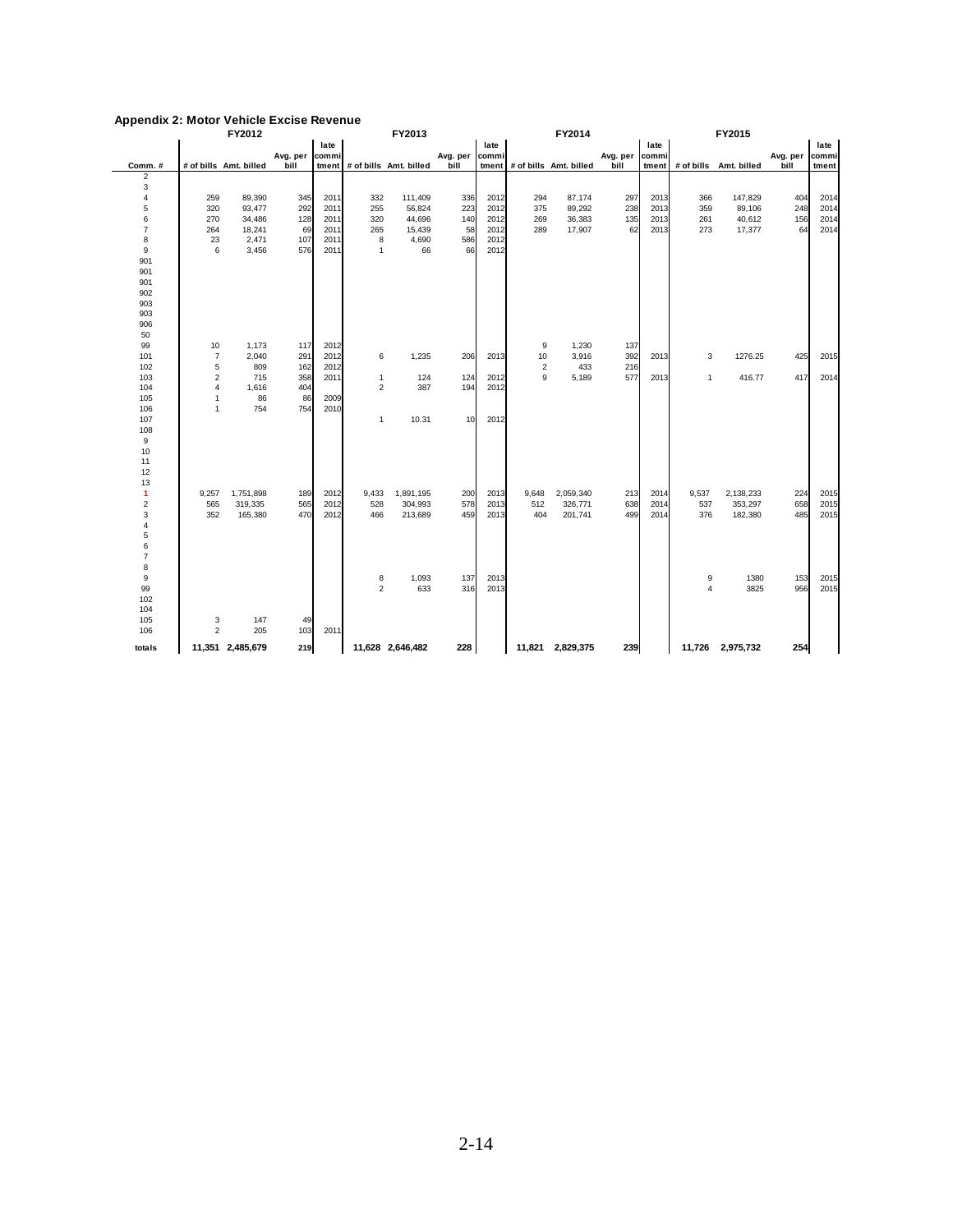# **Appendix 3: Fees**

|                                              | Actual      | Actual      | Actual      | Actual      | Actual      | Proj.       | Proj.       | FY11-15  |
|----------------------------------------------|-------------|-------------|-------------|-------------|-------------|-------------|-------------|----------|
|                                              | <b>FY11</b> | <b>FY12</b> | <b>FY13</b> | <b>FY14</b> | <b>FY15</b> | <b>FY16</b> | <b>FY17</b> | average  |
| municipal liens (Finance)                    | 14,850      | 14,600      | 14,675      | 9,875       | 9,650       | 10,000      | 9,500       | 12,730   |
| alarm systems - one-time initial fee (Fire)  | 6,300       | 7,800       | 6,910       | 5,810       | 6,200       | 5,000       | 5,500       | 6,604    |
| crescent st historic district commission     |             |             |             |             |             |             |             |          |
| town clerk fees/service (Clerk)              | 15,448      | 15,416      | 13,120      | 11,241      | 12,477      | 11,000      | 12,000      | 13,540   |
| town clerk fees/justice of the peace (Clerk) | 500         | 200         | 500         | 400         | 400         |             |             | 400      |
| board of appeals                             | 11,250      | 9,600       | 9,700       | 8,300       | 6,750       | 8,000       | 8,000       | 9,120    |
| planning board filings                       | 21,475      | 20,150      | 10,900      | 21,960      | 9,150       | 18,500      | 15,000      | 16,727   |
| police misc.                                 | 1,689       | 1,587       | 1,913       | 1,946       | 1,837       | 1,500       | 1,500       | 1,795    |
| Fire - Banner fees                           | 0           | 0           | 0           | 200         | 1,150       | 500         | 1,000       | 270      |
| engineer prints & plans (DPW)                | 280         | 146         | 455         | 910         | 750         | 250         | 500         | 508      |
| <b>BOH</b> flu                               |             |             |             |             |             |             |             | n        |
| conservation-sale of firewood                | 215         |             | 100         | 295         | 384         | 200         | 200         | 199      |
| conservation-community gardens               | 1,470       | 1,341       | 1,435       | 1,530       | 1,533       | 1,000       | 1,500       | 1,462    |
| police detail                                | 42,581      | 46,789      | 38,578      | 39,581      | 25,387      | 37,000      | 31,750      | 38,583   |
| constable fees (Police)                      | 125         | 128         | 100         | 105         | 60          | 50          | 50          | 104      |
| <b>BOH</b> soil testing fee                  | 17,000      | 20,500      | 23,250      | 20,250      | 28,400      | 19,000      | 22,000      | 21,880   |
| <b>BOH Title 5 fee</b>                       | 4,050       | 3,895       | 4,350       | 4,850       | 4,425       | 4,000       | 4,000       | 4,314    |
| historical commission-demolition app.        | 3,375       | 3,825       | 3,375       | 2,850       | 3,375       | 2,000       | 3,000       | 3,360    |
| emergency alarm fees* (Fire)                 | 900         |             |             | 69,000      | 17,700      | 17,000      | 17,000      | 17,520   |
| false burglar alarm charges                  |             |             |             |             |             |             |             | $\theta$ |
| stormwater review fees (DPW)                 | 4,200       | 16,050      | 21,650      | 21,850      | 22,350      | 15,000      | 17,500      | 17,220   |
| <b>TOTAL</b>                                 | 145,709     | 162,027     | 151,011     | 220,953     | 151,977     | 150,000     | 150.000     | 166,335  |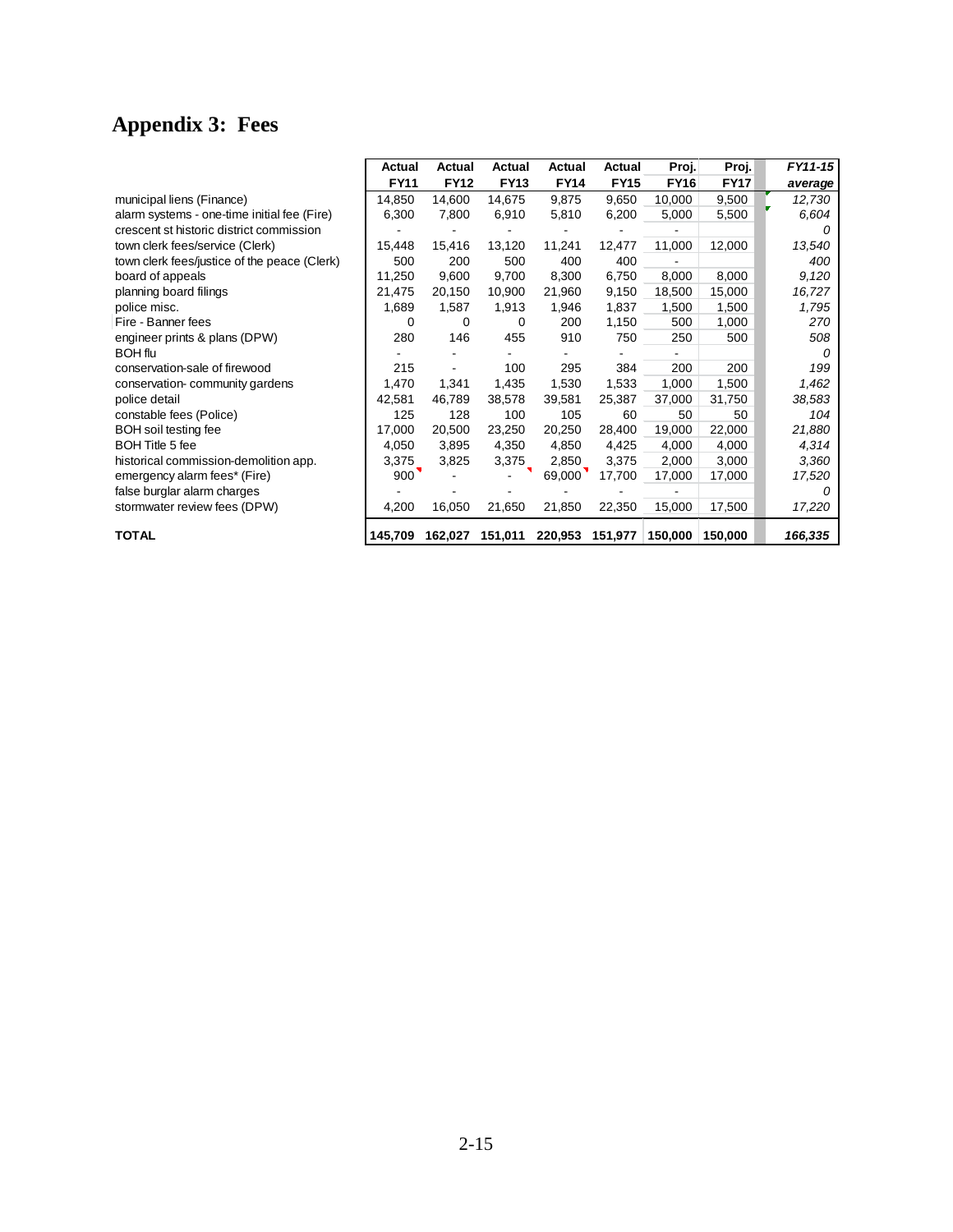### **Appendix 4: Permits and Licenses Revenue**

| <b>BUILDING DEPT. FEES</b><br><b>Bldg. Permits</b> | acct. no.                  | Actual<br>FY11 | Actual<br>FY12   | Actual<br><b>FY13</b> | Actual<br><b>FY14</b> | Actual<br><b>FY15</b>                             | <b>Budget</b><br>FY16 | Actual<br><b>FY16</b> | FY11-15<br>average |
|----------------------------------------------------|----------------------------|----------------|------------------|-----------------------|-----------------------|---------------------------------------------------|-----------------------|-----------------------|--------------------|
| July                                               | 00042-44208                | 118,118        | 36.814           | 39.302                | 33.833                | 41.811                                            |                       | 39.268                | 53.976             |
| August                                             |                            | 88,724         | 98,494           | 66,460                | 108,393               | 41,884                                            |                       | 46,610                | 80,791             |
| September                                          |                            | 31,329         | 47,701           | 78,417                | 92,947                | 77,833                                            |                       | 64,876                | 65,645             |
| October                                            |                            | 97,759         | 83,716           | 86,221                | 59,606                | 54,575                                            |                       | 122,162               | 76,375             |
| November                                           |                            | 64,015         | 107,234          | 95,158                | 52,634                | 67,903                                            |                       | 105,159               | 77,389             |
| December                                           |                            | 51,999         | 76,878           | 19,327                | 120,375               | 149,501                                           |                       |                       | 83,616             |
| January                                            |                            | 64,074         | 23,925           | 36,577                | 61,413                | 62,803                                            |                       |                       | 49,758             |
| February                                           |                            | 27,005         | 32,821           | 20.840                | 96,056                | 27,611                                            |                       |                       | 40,867             |
| March                                              |                            | 67,531         | 72,680           | 9,090                 | 75,579                | 96,727                                            |                       |                       | 64,321             |
| April                                              |                            | 89,621         | 59,916           | 87,391                | 32,001                | 156,228                                           |                       |                       | 85,031             |
| May                                                |                            | 27,429         | 137,018          | 66,284                | 193,779               | 103,339                                           |                       |                       | 105,570            |
| June                                               |                            | 115,682        | 46,969           | 88,016                | 104,665               | 100,462                                           |                       |                       | 91,159             |
| <b>Bldg. Permits Subtotal</b>                      |                            | 843,286        | 824,166          | 693,083               | 1,031,281             | 980,677                                           | 716,550               | 378,075               | 874,499            |
|                                                    |                            |                |                  |                       |                       |                                                   |                       |                       |                    |
| Wiring inspection fees                             | 00042-44209                | 84,023         | 83,363           | 65,950                | 133,078               | 79,065                                            | 70,000                | 33,925                | 89,096             |
|                                                    |                            |                |                  |                       |                       |                                                   |                       |                       |                    |
| Gas/plumbing fees<br>Sheetmetal fees               | 00042-44210<br>00042-44225 | 31,894<br>0    | 38,255<br>23,141 | 43,368<br>24,466      | 47,705<br>19,389      | 61,765<br>18,869                                  | 35,000<br>23,275      | 25,660<br>8,662       | 44,597             |
| TOTAL BLDG. DEPT. FEES                             |                            | 959,203        | 968,925          |                       | 826,867 1,231,453     | 1,140,376                                         | 844,825               |                       | 17,173             |
|                                                    |                            |                |                  |                       |                       |                                                   |                       | 446,322               | 1,025,365          |
|                                                    |                            |                |                  |                       |                       |                                                   |                       |                       |                    |
| <b>BOARD OF HEALTH FEES</b>                        |                            |                |                  |                       |                       |                                                   |                       |                       |                    |
| <b>Bd of Health permits</b>                        | 00042-44212                | 46,300         | 52,325           | 61,750                | 67,895                | 62,275                                            | 40,000                |                       | 58,109             |
| Bd of Health septic system application permits     | 00042-44213                | 35,100         | 47,300           | 43,350                | 47,625                | 41,300                                            | 30,000                |                       | 42,935             |
| TOTAL BD OF HEALTH FEES                            |                            | 81,400         | 99,625           | 105,100               | 115,520               | 103,575                                           | 70,000                |                       | 101,044            |
|                                                    |                            |                |                  |                       |                       |                                                   |                       |                       |                    |
| <b>TOTAL FEES</b>                                  |                            | 1,040,603      | 1,068,550        |                       | 931,967 1,346,973     | 1,243,951                                         | 914,825               |                       | 1,126,409          |
|                                                    |                            |                |                  |                       |                       |                                                   |                       |                       |                    |
| <b>Permits &amp; Licenses</b>                      |                            |                |                  |                       |                       |                                                   |                       |                       |                    |
| fish & game licenses (ACO)                         | 00041-43220                | 207            | 43               |                       |                       |                                                   | 150                   |                       | 50                 |
| victuallers/liquor licenses (Selectmen)            | 00041-44200                | 2,400          | 2,400            | 15,850                | 12,160                | 10,850                                            | 5,450                 |                       | 8,732              |
| town clerk licenses                                | 00041-44204                | 815            | 500              | 495                   | 520                   | 450                                               | 750                   |                       | 556                |
| <b>Bd of Health licenses</b>                       | 00041-44215                | 18,000         | 19,600           | 19,575                | 18,300                | 16,900                                            | 18,000                |                       | 18,475             |
| dog licenses (ACO)                                 | 00041-44217                | 14,910         | 15,675           | 15,710                | 14,601                | 16,131                                            | 14,000                |                       | 15,405             |
| commercial dog walker licenses                     | 00041-44223                | 9,425          | 10,875           | 17,500                | 28,025                | 25,450                                            | 10,000                |                       | 18,255             |
| late fee - dog licenses                            | 00041-44224                | 1,025          | 400              | 50                    |                       |                                                   | 275                   |                       | 295                |
| firearm permits (Police)                           | 00042-44205                | 2,350          | 2,988            | 3,025                 | 2,450                 | 2,175                                             | 2,025                 |                       | 2,598              |
| sealer weights measures permits (Building)         | 00042-44211                | 2,075          | 2,555            | 1,300                 | 3,005                 | 1,640                                             | 250                   |                       | 2,115              |
| cable rental permits (Selectmen)                   | 00042-44214                | 1,840          | 1,848            | 1,864                 | 1,888                 | 1,862                                             | 1,500                 |                       | 1,860              |
| street opening permits (DPW)                       | 00042-44216                | 12,400         | 12,900           | 11,700                | 12,400                | 13,550                                            | 10,000                |                       | 12,590             |
| ch. 148 fire permits (Fire)                        | 00042-44218                | 4,505          | 6,019            | 6,385                 | 4,000                 | 6,964                                             | 3,300                 |                       | 5,575              |
| oil burner install permits (Fire)                  | 00042-44219                | 2,475          | 1,560            | 150                   | 425                   | 300                                               | 750                   |                       | 982                |
| fire alarm system permits (Fire)                   | 00042-44220                | 15,579         | 13,714           | 16,967                | 19,732                | 17,647                                            | 9,500                 |                       | 16,728             |
| trench/excavation permits (DPW & BOH)              | 00042-44222                | 12,140         | 12,855           | 10,350                | 11,570                | 10,795                                            | 9,075                 |                       | 11,542             |
| street access permits                              | 00042-44228                |                |                  |                       |                       | 325                                               |                       |                       | 325                |
| taxi permits (Selectmen)                           | 00042-44501                | 50             | 50               |                       | 50                    | 100                                               |                       |                       | 50                 |
| raffle permits (Clerk)                             | 00042-44502                | 125            | 250              | 125                   | 150                   | 25                                                | 150                   |                       | 135                |
| <b>TOTAL PERMITS &amp; LICENSES</b>                |                            | 100,320        | 104.232          | 121.046               | 129,276               | 125,164                                           | 85.175                |                       | 116.268            |
| <b>TOTAL - ALL</b>                                 |                            | 1,140,923      |                  |                       |                       | 1,172,782 1,053,013 1,476,249 1,369,115 1,000,000 |                       |                       | 1,242,676          |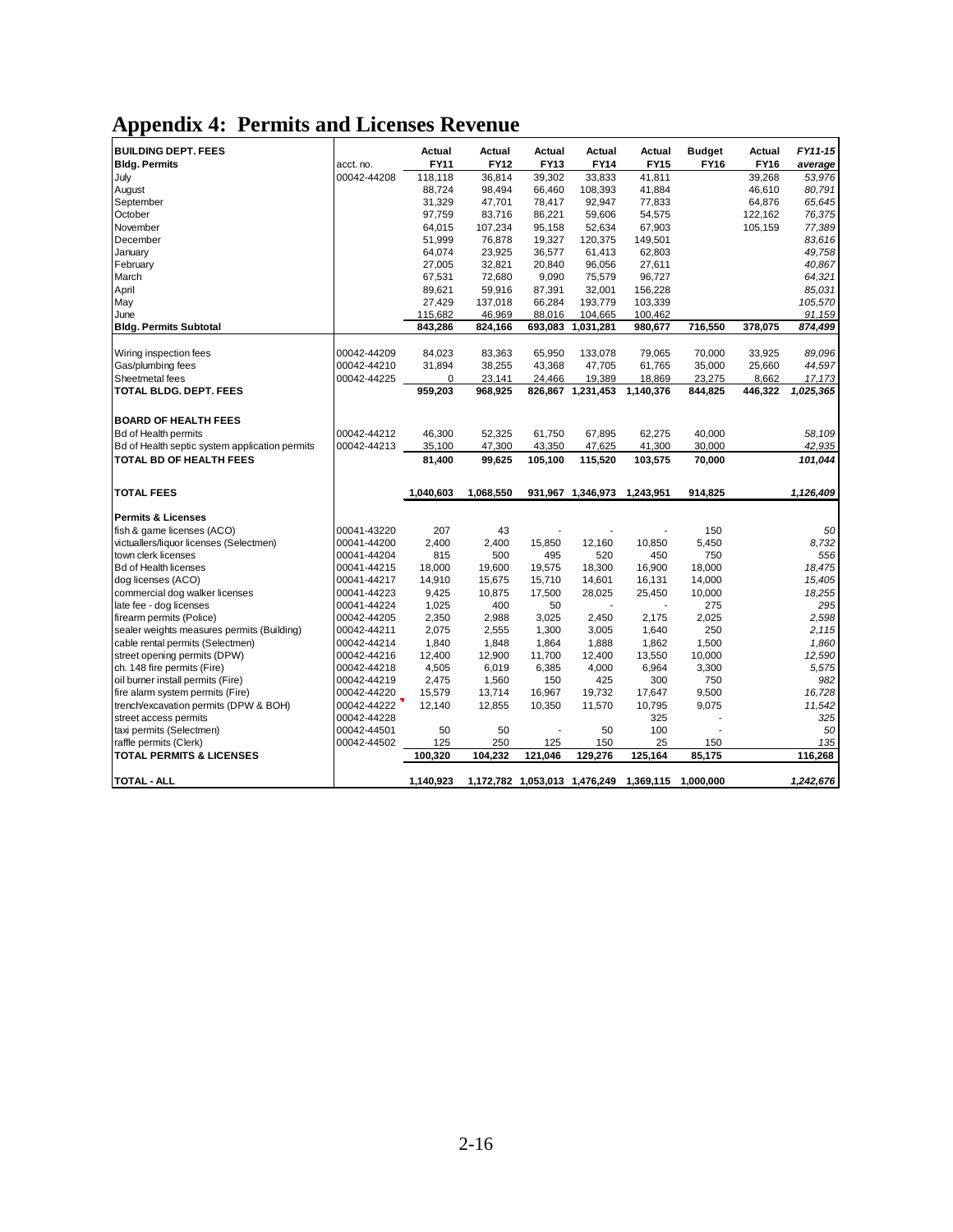|                            |                                                                    | FISCAL YEAR 2016<br>(July 1, 2015 - December 31, 2015) |                                        |                         |                              |                            |  |
|----------------------------|--------------------------------------------------------------------|--------------------------------------------------------|----------------------------------------|-------------------------|------------------------------|----------------------------|--|
| Department                 | <b>Account Name</b>                                                | <b>FY16</b><br>APPROP.                                 | <b>CARRY</b><br>FWD.<br><b>BALANCE</b> | AVAIL.<br><b>BUDGET</b> | <b>YTD</b><br><b>EXPEND.</b> | 12/31/15<br><b>BALANCE</b> |  |
| Selectmen                  | Professional/Consulting                                            | 57,050                                                 | 20,066                                 | 77,116                  | 16,927                       | 60,190                     |  |
|                            | Equipment-Town Hall                                                | 3,000                                                  | 6,045                                  | 9,045                   | $\sim$                       | 9,045                      |  |
|                            | Document Management System                                         | 50,000                                                 |                                        | 50,000                  | ä,                           | 50,000                     |  |
| <b>Insurance</b>           | Uninsured Losses/Deductibles                                       | 15,000                                                 | 125,206                                | 140,206                 | 1,338                        | 138,869                    |  |
|                            | Compensated Absence Fund                                           | 130,000                                                | 228,299                                | 358,299                 | 50,162                       | 308,137                    |  |
| <b>Facilities</b>          | Facilities Improvements - Town-Wide                                | 484,988                                                | 502,231                                | 987,219                 | 381,429                      | 605,790                    |  |
| <b>Information Systems</b> | Computer Hardware & Maintenance                                    | 90,500                                                 | 61,097                                 | 151,597                 | 20,807                       | 130,791                    |  |
|                            | Telephone Consultant (Town-Wide)                                   |                                                        |                                        |                         |                              |                            |  |
|                            | Fiber Network Improvements/Expansions                              |                                                        | 12,622                                 | 12,622                  |                              | 12,622                     |  |
| Police                     | Equipment                                                          | 140,000                                                | 21,133                                 | 161,133                 | 132,749                      | 28,384                     |  |
|                            | Dispatch Area (Art.12, 07)                                         |                                                        | ÷.                                     | ä,                      | ×.                           | ×.                         |  |
| <b>Fire</b>                | <b>Emergency Management</b>                                        | 2,000                                                  | 7,223                                  | 9,223                   |                              | 9,223                      |  |
|                            | Equipment                                                          | 345,000                                                | 35,498                                 | 380.498                 | 6,602                        | 373,896                    |  |
|                            | Replacement Vehicle (Art 22E) 5/12                                 |                                                        | 1,336                                  | 1,336                   | $\tilde{\phantom{a}}$        | 1,336                      |  |
|                            | Fire Equipment Art 24A 5/14                                        | $\sim$                                                 | 42,515                                 | 42,515                  | $\blacksquare$               | 42,515                     |  |
| <b>Police/Fire</b>         | PD Injured Personnel                                               | 5,000                                                  | 29,021                                 | 34,021                  | 4,733                        | 29,288                     |  |
|                            | FD Injured Personnel                                               | 15,000                                                 | 2,175                                  | 17,175                  | 3,218                        | 13,957                     |  |
| <b>Public Works</b>        |                                                                    |                                                        |                                        |                         |                              |                            |  |
| Sidewalks, Foot Paths      | Sidewalks                                                          |                                                        | 79,786                                 | 79,786                  | 36,158                       | 43,628                     |  |
| Highways                   | Construction of Public Ways                                        | 400,000                                                | 393,270                                | 793,270                 | 57,098                       | 736,172                    |  |
|                            | Sidewalk Maintenance                                               | 110,000                                                | 268,048                                | 378,048                 | ÷.                           | 378,048                    |  |
|                            | Stone Retaining Wall Repairs                                       | 10,000                                                 | 56,375                                 | 66,375                  |                              | 66,375                     |  |
|                            | Equipment                                                          | 240,000                                                | 208,023                                | 448,023                 | 90,905                       | 357,118                    |  |
|                            | <b>Guard Rails</b>                                                 | 50,000                                                 |                                        | 50,000                  |                              | 50,000                     |  |
|                            | Dept. Equip (Art22A) 5/12                                          | $\omega$                                               | 59,090                                 | 59,090                  | 11,090                       | 48,000                     |  |
|                            | Easements, Art. 19 5/13                                            |                                                        | 10,000                                 | 10,000                  |                              | 10,000                     |  |
| Parks & Cemeteries         | Improve/Develop Cemetery Land                                      | ä,                                                     | 17.076                                 | 17,076                  | ×.                           | 17,076                     |  |
|                            | Equipment                                                          | 10,140                                                 | 67                                     | 10,207                  | 10,134                       | 73                         |  |
| Solid Waste                | Monitoring Groundwater-Landfill                                    | 25,500                                                 | 8,849                                  | 34,349                  | 22,595                       | 11,754                     |  |
| Traffic                    | Kendal Green (Art 17A) 5/13                                        |                                                        | 25,000<br>3,701                        | 25,000<br>3,701         | 3,000<br>2,683               | 22,000<br>1,018            |  |
|                            | Traffic Sign Design (Art 17C) 5/13<br>Wellesley/Brown Intersection |                                                        | L.                                     |                         | L.                           | ä,                         |  |
|                            | Traffic Pedestrian Signal (Art 24B) 5/14                           | 14,200                                                 | 50,000                                 | 64,200                  | 6,745                        | 57,455                     |  |
|                            | Traffic/Sidewalk Comm                                              | 15,000                                                 |                                        | 15,000                  | $\mathbf{r}$                 | 15,000                     |  |
| <b>Schools</b>             | 1 Ton Truck                                                        |                                                        |                                        | 4,897                   |                              | 4,897                      |  |
|                            | Arsenic Field School (Art5 STM) 5/12                               |                                                        | 4,897<br>49,641                        | 49,641                  | $\blacksquare$<br>÷.         | 49,641                     |  |
|                            | School Bus Replacements (Art15F) 5/11                              | $\sim$                                                 | 2,334                                  | 2,334                   | ÷.                           | 2,334                      |  |
| <b>TOTAL</b>               |                                                                    | 2.212.378                                              | 2,330,624                              | 4,543,002               | 858,372.28                   | 3,684,630                  |  |

# **Appendix 5: Continuing Balance Accounts**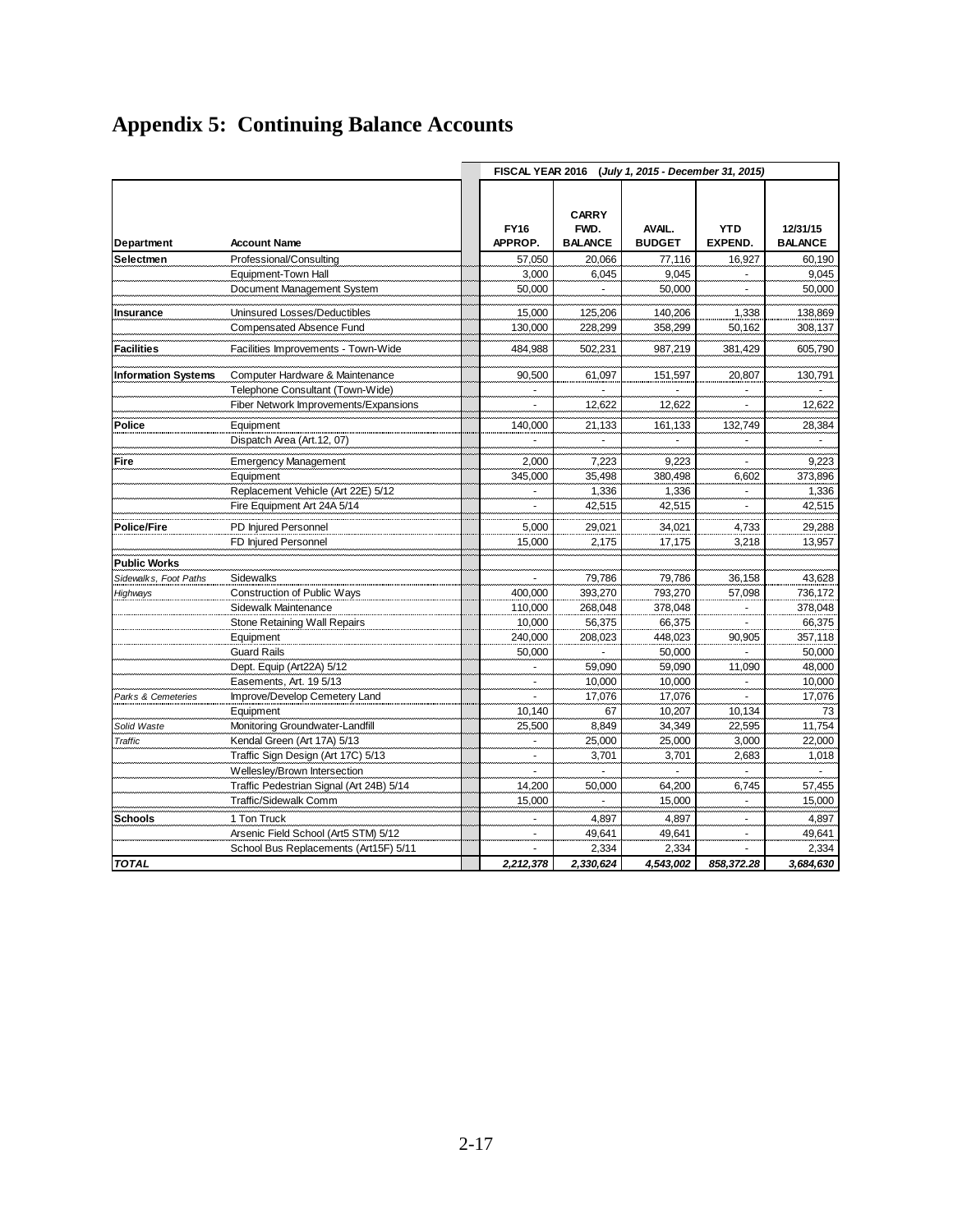### **Appendix 6: Unreserved Fund Balance (Free Cash) History**

|                  | A                 | в              | C               | D               | E             | F                  | G               |
|------------------|-------------------|----------------|-----------------|-----------------|---------------|--------------------|-----------------|
|                  | local receipts in | expenditures   |                 |                 |               | Supplemental       |                 |
|                  | excess of         | less than      | prior year      | contribution to | 7/1 free cash | free cash          |                 |
| fiscal year      | estimates         | appropriations | closeouts/other | surplus         | certification | cert.              | total free cash |
|                  |                   |                |                 |                 |               |                    |                 |
| <b>FY97</b>      | 347,184           | 632,474        | 247,415         | 1,227,073       | 1,771,707     | 856,598            | 2,628,305       |
| FY98             | 975,985           | 619,354        | 18,551          | 1,613,890       | 1,552,996     | 369,260            | 1,922,256       |
| FY99             | 972,015           | 576,753        | 190,483         | 1,739,251       | 1,083,836     | 745,643            | 1,829,479       |
| FY <sub>00</sub> | 1,187,520         | 513,235        | 40,836          | 1,741,591       | 1,427,227     | 872,236            | 2,299,463       |
| FY01             | 1,795,835         | 1,661,708      | 337,000         | 3,794,543       | 2,161,718     | 501,195            | 2,662,913       |
| <b>FY02</b>      | 1,022,844         | 1,499,938      | 2,950           | 2,525,732       | 1,676,247     | 229,102            | 1,905,349       |
| FY03             | 1,108,115         | 947,051        |                 | 2,055,166       | 2,067,415     | not filed with DOR | 2,067,415       |
| <b>FY04</b>      | 822,688           | 430,520        |                 | 1,253,208       | 1,467,051     | not filed with DOR | 1,467,051       |
| FY05             | 654,804           | 587,933        |                 | 1,242,737       | 1,248,088     | not filed with DOR | 1,248,088       |
| <b>FY06</b>      | 1,797,073         | 1,184,804      | 30,225          | 3,012,102       | 2,366,638     | not filed with DOR | 2,366,638       |
| <b>FY07</b>      | 1,728,638         | 560,002        | 366,638         | 2,655,278       | 2,469,546     | not filed with DOR | 2,469,546       |
| <b>FY08</b>      | 1,691,958         | 1,212,677      | 35,922          | 2,940,557       | 3,153,673     | not filed with DOR | 3,153,673       |
| <b>FY09</b>      | 1,408,221         | 2,305,508      |                 | 3,713,729       | 2,948,558     | not filed with DOR | 2,948,558       |
| <b>FY10</b>      | 921.353           | 1,814,665      | 22,010          | 2,758,028       | 4,255,473     | not filed with DOR | 4,255,473       |
| FY11             | 1,445,168         | 1,799,743      | 3,905           | 3,248,816       | 3,463,758     | not filed with DOR | 3,463,758       |
| <b>FY12</b>      | 1,135,712         | 2,228,684      |                 | 3,364,396       | 3,853,659     | not filed with DOR | 3,853,659       |
| FY13             | 931,332           | 1,612,777      | 370,212         | 2,914,320       | 3,182,126     | not filed with DOR | 3,182,126       |
| FY14             | 1,811,995         | 1,988,078      | 348,770         | 4,148,843       | 4,039,334     | not filed with DOR | 4,039,334       |
| FY15             | 1,610,672         | 1,067,951      | (174, 085)      | 2,504,539       | 2,581,323     | not filed with DOR | 2,581,323       |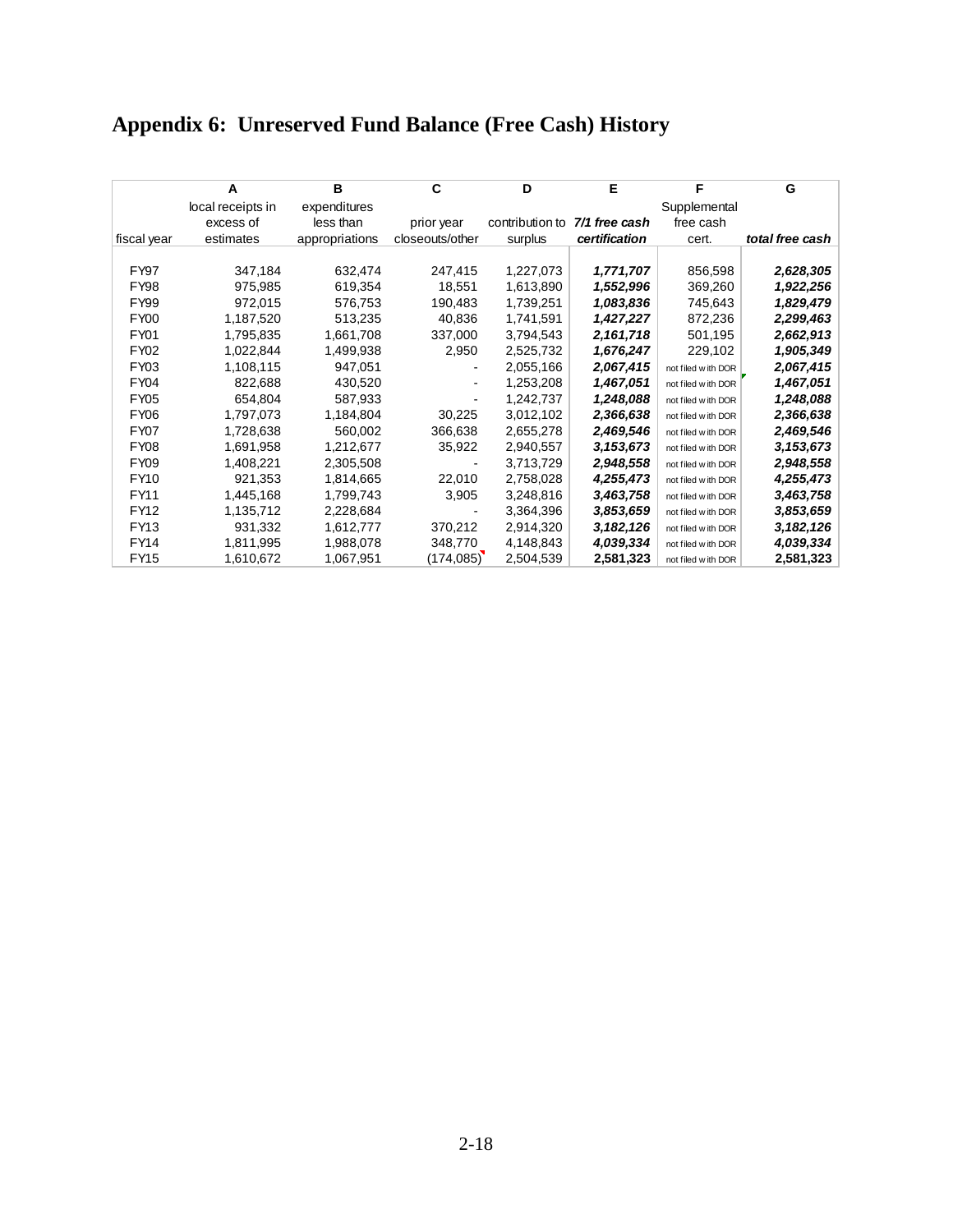### **Appendix 7: Summary of Reserves**

|                                     |                                                            |                |                    | <b>FY17</b>            |                                                              |                                          |                                                          |
|-------------------------------------|------------------------------------------------------------|----------------|--------------------|------------------------|--------------------------------------------------------------|------------------------------------------|----------------------------------------------------------|
|                                     |                                                            |                | <b>FY17</b>        | Appropriation +        | <b>Reserve Balances When</b>                                 |                                          |                                                          |
|                                     |                                                            | <b>Balance</b> | <b>Recommended</b> | <b>Balance Carried</b> | <b>Policy Fully Implemented</b>                              | <b>Target</b>                            |                                                          |
|                                     | <b>Reserve</b>                                             | 12/31/2015     | Appropriation      | <b>Forward</b>         | (FY16 Dollars)                                               | <b>Date</b>                              | <b>Notes</b>                                             |
|                                     | Finance Committee Reserve Fund                             | 574,000        | 595,000            | 595,000                | 595,000                                                      | met                                      | Balance does not carry forward                           |
|                                     | (balance does not carry forward from                       |                |                    |                        |                                                              |                                          |                                                          |
|                                     | year to year)                                              |                |                    |                        |                                                              |                                          |                                                          |
|                                     | $\overline{2}$<br>Stabilization Fund                       | 3,068,617      | 250,000            | 3,318,617              | 3,000,000                                                    | met                                      | Specific dollar target or % of revenues?                 |
|                                     | 3 Facilities Maintenance                                   | 605,790        | 509,237            | 1,115,027              | 1,115,027                                                    | met                                      | The policy calls for the appropriation to                |
|                                     |                                                            |                |                    |                        |                                                              |                                          | increase by 5 percent annually.                          |
|                                     | 4 Property and Liab. Insurance-<br><b>Uninsured Losses</b> | 138,869        | 15,000             | 153,869                | 150,000                                                      | met                                      |                                                          |
| 5                                   | Workers' Comp (Police & Fire)                              | 43,245         | 20,000             | 63,245                 | 50,000                                                       | met                                      |                                                          |
|                                     | 6<br>Pension Obligation (in addition to                    | 409,149        |                    | 409,149                |                                                              |                                          | 409,149   FY2035 Annual assessments to meet              |
|                                     | annual assessments from Middlesex                          |                |                    |                        |                                                              |                                          | requirement for full funding are                         |
|                                     | Retirement System)                                         |                |                    |                        |                                                              |                                          | determined by Middlesex Retirement                       |
|                                     |                                                            |                |                    |                        |                                                              |                                          | System. In FY10 and FY11, \$200k set                     |
|                                     |                                                            |                |                    |                        |                                                              |                                          | aside each year in anticipation of higher                |
|                                     |                                                            |                |                    |                        |                                                              |                                          | Ithan normal future assessments.                         |
| $\overline{7}$                      | Compensated Absence Fund                                   | 308,137        | 140,000            | 448,137                |                                                              |                                          | 2,000,000 FY2024 Increase appropriation by \$10,000 each |
|                                     |                                                            |                |                    |                        |                                                              |                                          | vear.                                                    |
|                                     |                                                            |                |                    |                        |                                                              |                                          |                                                          |
|                                     | 8<br>Overlay Reserve for Abatements                        | 200,000        |                    | 200,000                | 200,000                                                      | met                                      |                                                          |
|                                     | <b>Total Reserves</b>                                      | \$5,347,808    | \$1,529,237        | \$6,303,045            | \$7,519,176                                                  |                                          |                                                          |
|                                     | <b>Prior Year Operating Revenues</b>                       |                |                    | \$68,565,146           | \$68,565,146                                                 |                                          |                                                          |
|                                     |                                                            |                |                    |                        |                                                              | GFOA guidelines recommend maintaining    |                                                          |
| Total Reserves as a % of Oper. Rev. |                                                            |                | 9.2%               | 11.0%                  |                                                              | reserves of 5-15% general fund revenues. |                                                          |
|                                     |                                                            |                |                    |                        |                                                              |                                          |                                                          |
|                                     | 9 Continuing Balance Accounts                              | 2,588,589      | 1,739,250          | 4,327,839              |                                                              |                                          | These accounts also serve as a reserve                   |
|                                     |                                                            |                |                    |                        |                                                              |                                          | for a variety of purposes.                               |
|                                     | 10 Post Employment Benefits (OPEB)                         | 11,116,716     | 1,652,517          | 12,769,233             | Total OPEB liability is<br>estimated at \$79 million or \$47 |                                          | FY2040 Annual appropriation to meet ARC                  |
|                                     | <b>Trust Fund</b>                                          |                |                    |                        | million with pre-funding.                                    |                                          | specified in most recent actuarial study                 |
|                                     |                                                            |                |                    |                        |                                                              |                                          |                                                          |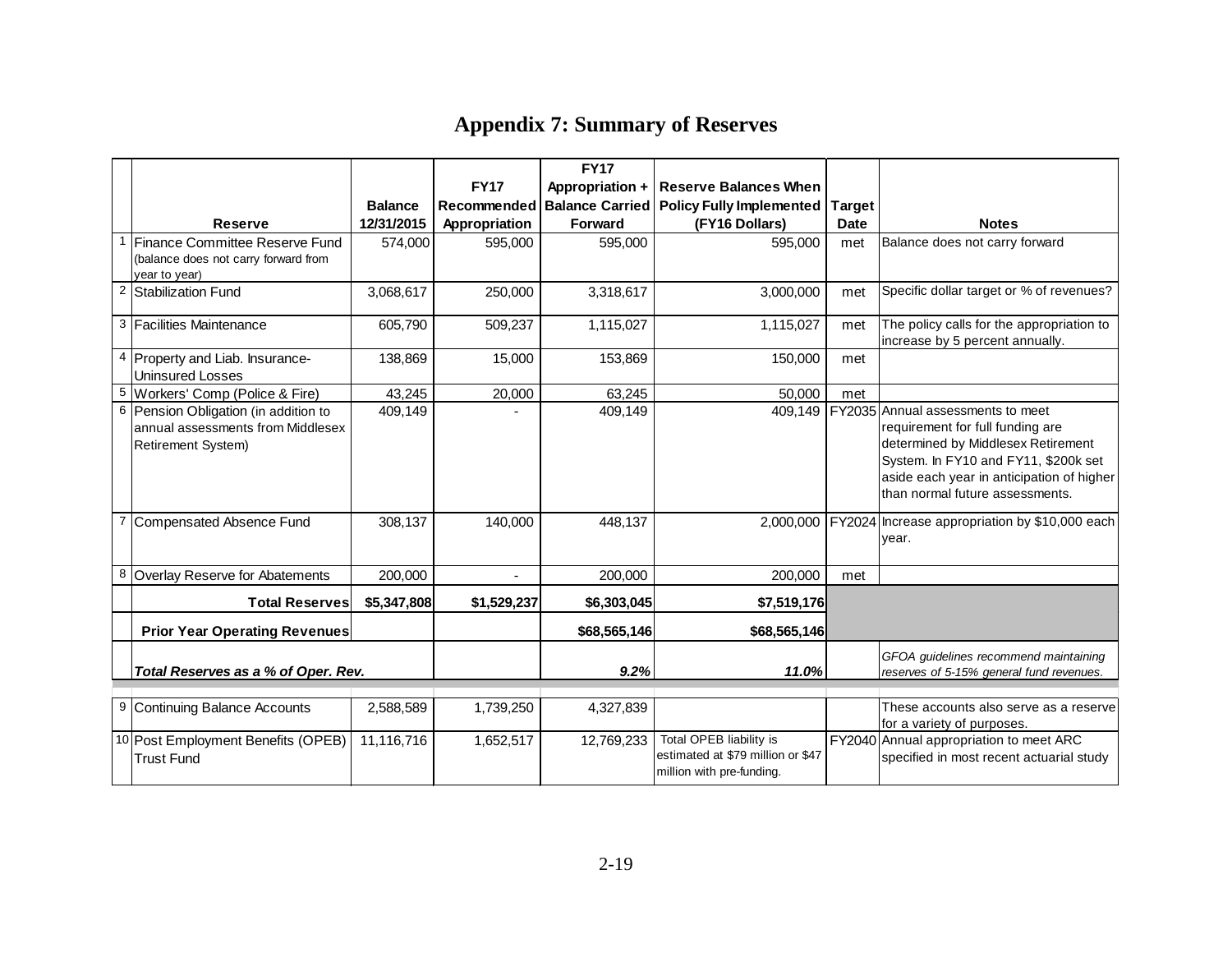### **APPENDIX 8: CONSOLIDATED FY2017 REVENUE**

|                                                                  | (A)               | (B)               | (C)               | (D)               | (E)               | (F)               |
|------------------------------------------------------------------|-------------------|-------------------|-------------------|-------------------|-------------------|-------------------|
|                                                                  | FY2014            | FY2015            | FY2016            | FY2017            | FY2017            | FY2017            |
|                                                                  |                   |                   |                   |                   |                   | %                 |
|                                                                  | <b>ACTUAL</b>     | <b>ACTUAL</b>     | <b>TAX RECAP</b>  | <b>PROJECTED</b>  | \$ CHANGE         | <b>CHANGE</b>     |
| <b>PROPERTY TAX LEVY</b>                                         | 60,190,558        | 61,700,758        | 63,348,917        | 65,874,871        | \$2,525,954       | 3.99%             |
| new growth                                                       | 1,020,267         | 1,196,208         | 927,176           | 600,000           | (\$327,176)       | $-35.29%$         |
| (unused levy capacity)                                           | (1,020,267)       | (1, 196, 208)     | (927, 176)        | (600,000)         | \$327,176         | $-35.29%$         |
| override                                                         | $\overline{0}$    | $\overline{0}$    | $\overline{0}$    | $\overline{0}$    | \$0               |                   |
| <b>Total Tax Levy</b>                                            | 60,190,558        | 61,700,758        | 63,348,917        | 65,874,871        | \$2,525,954       | 3.99%             |
| <b>STATE AID - CHERRY SHEET</b>                                  |                   |                   |                   |                   |                   |                   |
| Chapter 70 (school aid)                                          | 2,571,779         | 2,988,929         | 3,045,154         | 3,045,154         | \$0               | 0.00%             |
| Lottery Aid                                                      | 323,870           | 332,852           | 344,835           | 344,835           | \$0               | 0.00%             |
| Dist., reimb., offsets                                           | 85,493            | 89,482            | 69,342            | 69,342            | \$0               | 0.00%             |
| <b>School Construction</b>                                       | 741,853           | 724,226           | 665,538           | 665,538           | \$0               | 0.00%             |
| <b>Total State Aid</b>                                           | 3,722,995         | 4,135,489         | 4,124,869         | 4,124,869         | \$0               | 0.00%             |
| <b>LOCAL RECEIPTS</b>                                            |                   |                   |                   |                   |                   |                   |
| motor vehicle excise (00015)                                     | 2,808,327         | 2,910,707         | 2,300,000         | 2,510,000         | \$210,000         | 9.13%             |
| penalties and interest<br>payment in lieu of taxes (00013-418**) | 206,604<br>34,168 | 233,333<br>81,697 | 150,000<br>35,897 | 175,000<br>36,794 | \$25,000<br>\$897 | 16.67%<br>2.50%   |
| charges for services-solid waste                                 | 354,262           | 371,197           | 360,000           | 350,000           | (\$10,000)        | $-2.78%$          |
| fees                                                             | 220,953           | 151,977           | 150,000           | 150,000           | \$0               | $0.00\%$          |
| rentals                                                          | 141,532           | 134,484           | 115,000           | 134,000           | \$19,000          | 16.52%            |
| departmental revenue-cemeteries<br>other departmental revenue    | 20,820<br>552,418 | 38,100<br>476,740 | 20,000<br>434,000 | 20,000<br>430,000 | \$0<br>(\$4,000)  | 0.00%<br>$-0.92%$ |
| licenses and permits                                             | 1,483,132         | 1,369,115         | 1,000,000         | 1,100,000         | \$100,000         | 10.00%            |
| fines and forfeits                                               | 118,766           | 120,370           | 110,000           | 110,000           | \$0               | 0.00%             |
| investment income (00017-41700)                                  | 74,336            | 61,097            | 60,000            | 60,000            | \$0               | 0.00%             |
| misc. non recurring (00081-48*)                                  | 294,628           | 162,552           | 0                 | 0                 | \$0               |                   |
| misc. recurring                                                  | 0                 | $\mathbf 0$       | 0                 | 0                 | \$0               |                   |
| cherry sheet overestimates                                       | $\overline{0}$    | $\overline{0}$    | $\overline{0}$    | 0                 | \$0               |                   |
| <b>Total Local Receipts</b>                                      | 6,309,945         | 6,111,369         | 4,734,897         | 5,075,794         | \$340,897         | 7.20%             |